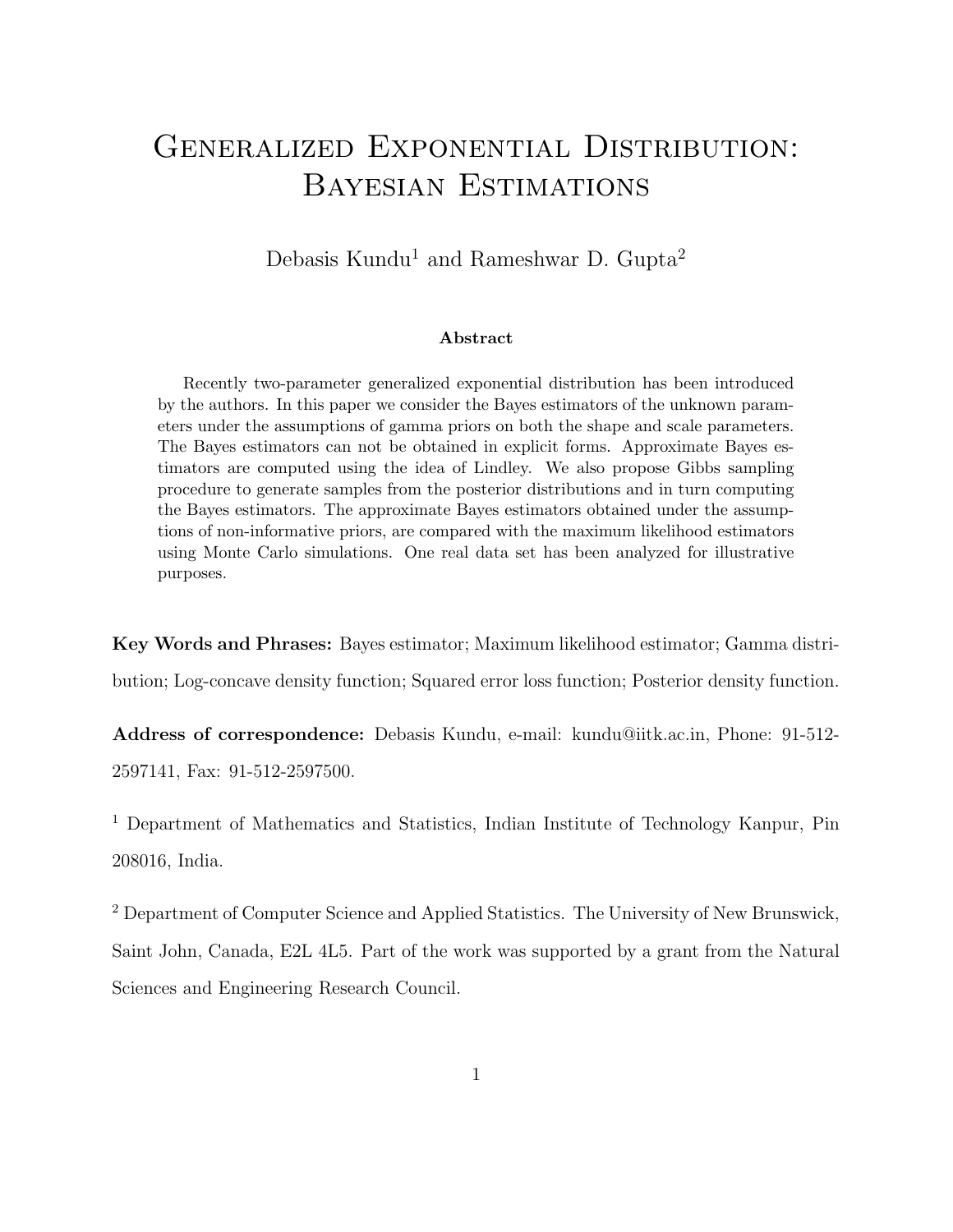#### 1 INTRODUCTION

Recently the authors proposed [4] the two-parameter generalized exponential distribution (GE) as an alternative to the gamma and Weibull distributions and studied its different properties. Some of the recent references on GE distribution are Raqab [16], Raqab and Ahsanullah [17], Zheng [23], Sarhan [20], Gupta and Kundu [6, 8] and the references cited there.

The two-parameter GE has the following density function

$$
f(x; \alpha, \lambda) = \alpha \lambda \left( 1 - e^{-\lambda x} \right)^{\alpha - 1} e^{-\lambda x}; \qquad x > 0,
$$
 (1)

here  $\alpha, \lambda > 0$  are the shape and scale parameters respectively. The main aim of this paper is to consider the Bayesian analysis of the GE distribution and compare their performances with the classical ones. Since both  $\alpha$  and  $\lambda$  are non-negative therefore, it is quite natural to assume the gamma priors on  $\alpha$  and  $\lambda$ , although they are not the conjugate priors. In many practical situations, the information about the shape and scale of the sampling distribution is available in an independent manner, see Basu, Basu and Mukhopadhyay [2]. Therefore, here it is assumed that the parameters  $\alpha$  and  $\lambda$  are independent a priori.

In this paper we mainly consider the squared error loss function. It is observed that the Bayes estimators can not be expressed in explicit forms and they can be obtained by two dimensional numerical integrations only. We use the idea of Lindley to compute the approximate Bayes estimators of the unknown parameters and it is observed that the approximation works quite well. We compute the approximate Bayes estimators under the assumption of non-informative priors and compare them with the maximum likelihood estimators (MLEs) by Monte Carlo simulations. We also propose Markov Chain Monte Carlo (MCMC) techniques to generate samples from the posterior distributions and in turn computing the Bayes estimators. The posterior density functions match quite well with the histograms of the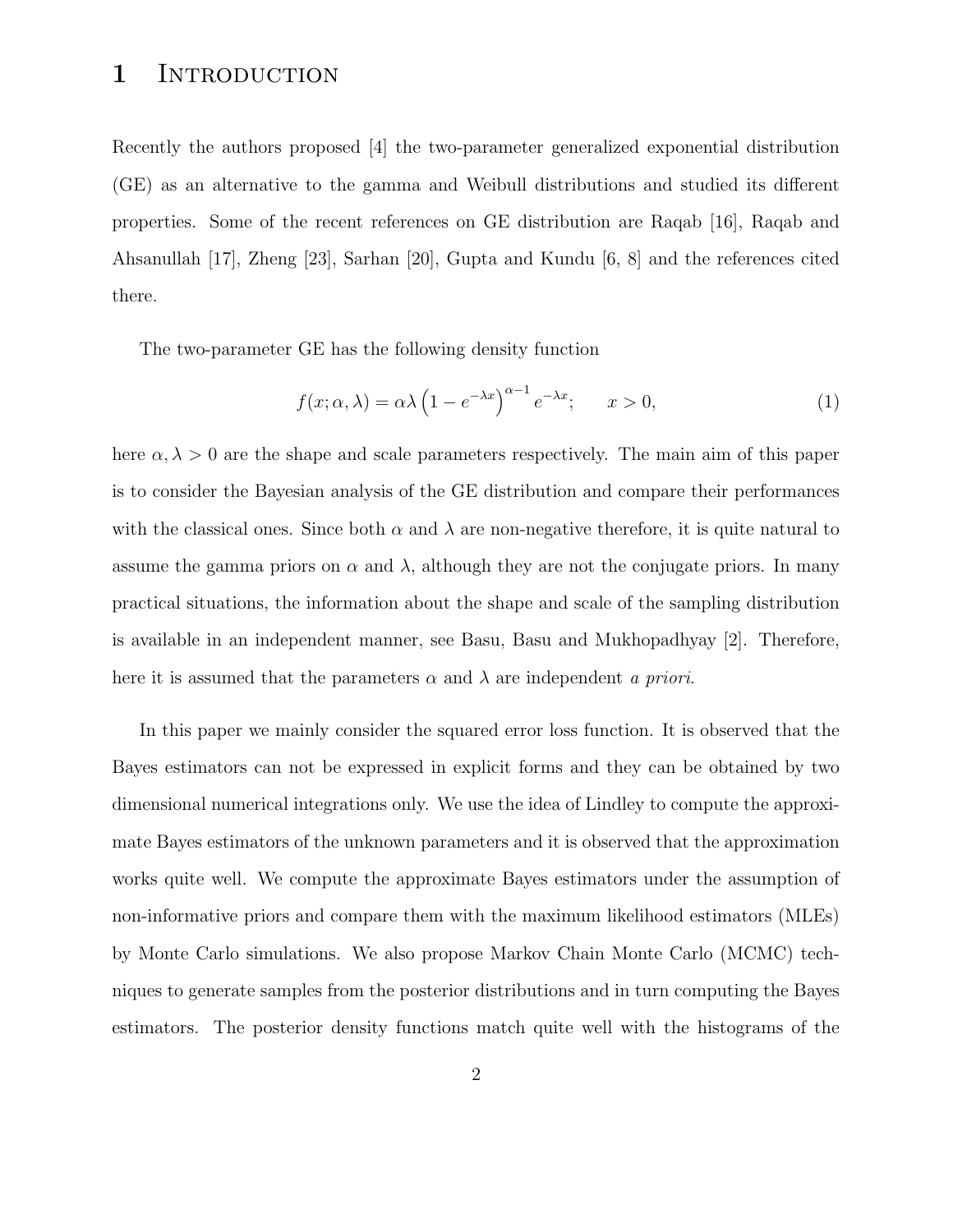samples obtained by MCMC methods.

It should be mentioned that Jaheen [7] and Raqab and Madi [18] also considered the Bayesian inferences of the unknown parameter(s) of the GE distribution. Jaheen [7] considered the empirical Bayes estimate of the shape parameter when the scale parameter is known. Raqab and Madi [18] considered the case when both the parameters are unknown, but their approaches and the emphasis are quite different than the present paper. Moreover, in this paper we have observed that our method can be extended to a more general class of distributions, for example proportional reversed hazard models or for exponentiated Weibull distribution. However, it is not clear how to extend the results of Jaheen [7] and Raqab and Madi [18] in a more general situation.

The rest of the paper is organized as follows. In section 2, we propose the Bayes estimators of the unknown parameters. The approximate Bayes estimators are also considered in section 2. One data set has been analyzed in section 3. Numerical results are provided in section 4. In section 5 we briefly mentioned how to extend our results for more general classes of distributions and finally conclusions appear in section 6.

# 2 BAYES ESTIMATION OF THE UNKNOWN PARAMETER(S)

In this section we consider the Bayes estimation of the unknown parameter(s). When both are unknown, it is assumed that  $\alpha$  and  $\lambda$  have the following gamma prior distributions;

$$
\pi_1(\lambda) \quad \propto \quad \lambda^{b-1} e^{-a\lambda}; \quad \lambda > 0,
$$
\n<sup>(2)</sup>

$$
\pi_2(\alpha) \quad \propto \quad \alpha^{d-1} e^{-c\alpha}; \quad \alpha > 0. \tag{3}
$$

Here all the hyper parameters  $a, b, c, d$  are assumed to be known and non-negative.

Suppose  $\{x_1, \ldots, x_n\}$  is a random sample from  $GE(\alpha, \lambda)$ , then based on the likelihood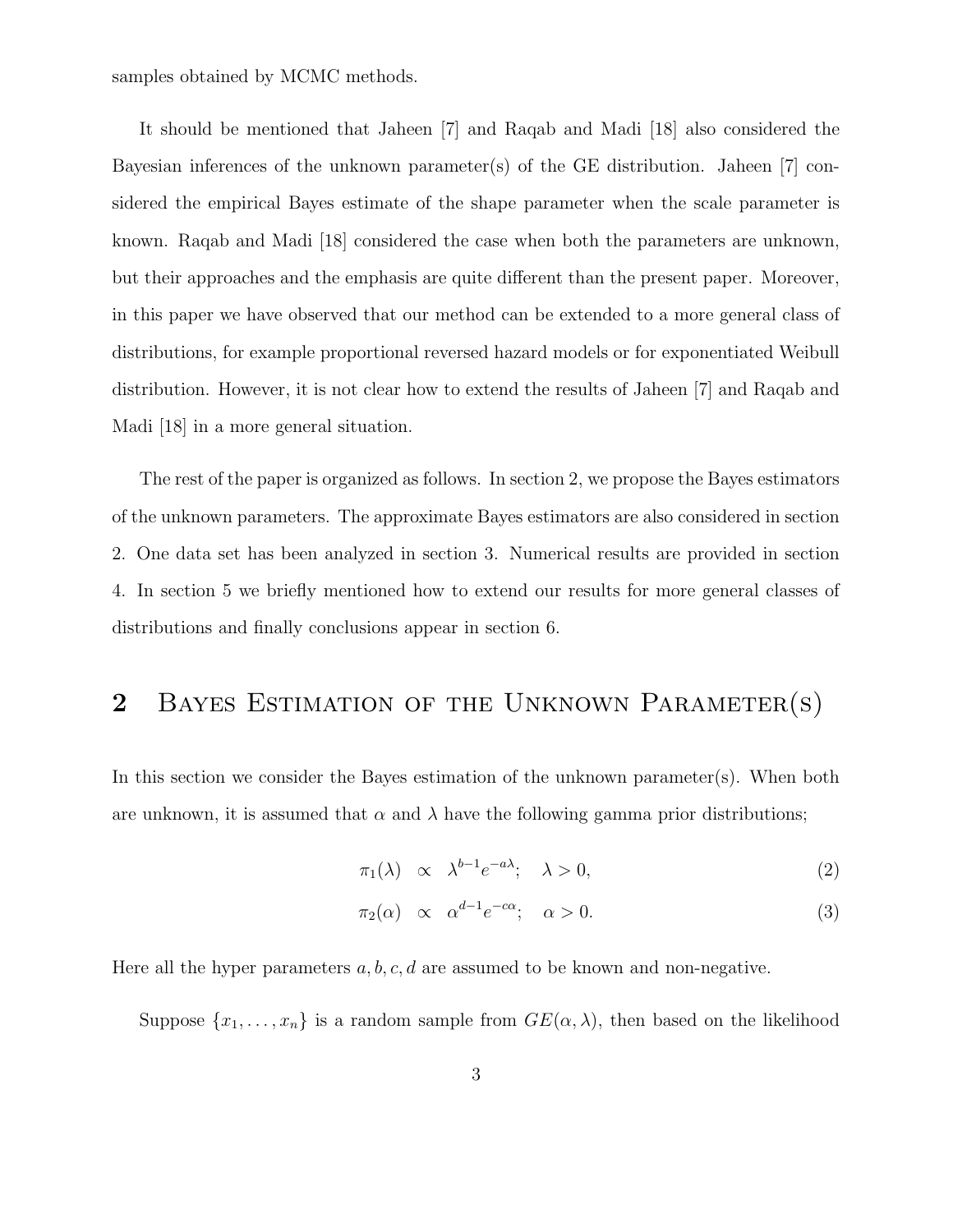function of the observed data;

$$
l(data|\alpha,\lambda) = \alpha^n \lambda^n e^{-\lambda \sum_{i=1}^n x_i} \prod_{i=1}^n \left(1 - e^{-\lambda x_i}\right)^{\alpha - 1},\tag{4}
$$

the joint posterior density function of  $\alpha$  and  $\lambda$  can be written as;

$$
l(\alpha, \lambda|data) = \frac{l(data|\alpha, \lambda)\pi_1(\lambda)\pi_2(\alpha)}{\int_0^\infty \int_0^\infty l(data|\alpha, \lambda)\pi_1(\lambda)\pi_2(\alpha)d\alpha d\lambda}.
$$
\n(5)

Therefore, the Bayes estimator of any function of  $\alpha$  and  $\lambda$ , say  $g(\alpha, \lambda)$  under the squared error loss function is

$$
\hat{g}_B = E_{\alpha,\lambda|data}(g(\alpha,\lambda)) = \frac{\int_0^\infty \int_0^\infty g(\alpha,\lambda) l(data|\alpha,\lambda)\pi_1(\lambda)\pi_2(\alpha)d\alpha d\lambda}{\int_0^\infty \int_0^\infty l(data|\alpha,\lambda)\pi_1(\lambda)\pi_2(\alpha)d\alpha d\lambda}.
$$
(6)

It is not possible to compute analytically (6) in this case. Two approaches are used here namely (a) Lindley's approximation; (b) Markov Chain Monte Carlo (MCMC) to approximate (6). Note that when one parameter is known, the Bayes estimator of any function of the other parameter also can be written similarly as the ratio of two integrals such as (6).

### 2.1 Lindley's Approximation

Lindley [11] proposed his procedure to approximate the ratio of the two integrals such as (6). This has been used by several authors to obtain the approximate Bayes estimators. For details see Lindley [11] or Press [14]. Based on Lindley's approximation, the approximate Bayes estimators of  $\alpha$  and  $\lambda$  under the squared errors loss function are

$$
\hat{\alpha}_{B} = \hat{\alpha} + \frac{1}{2} \left[ \frac{2n}{\hat{\alpha}^{3}} \tau_{11}^{2} + \left( \frac{2n}{\hat{\lambda}^{3}} + (\hat{\alpha} - 1) \sum_{i=1}^{n} \frac{x_{i}^{3} e^{-\hat{\lambda} x_{i}} (1 + e^{-\hat{\lambda} x_{i}})}{(1 - e^{-\hat{\lambda} x_{i}})^{3}} \right) \tau_{21} \tau_{22} - \left( \sum_{i=1}^{n} \frac{x_{i}^{2} e^{-\hat{\lambda} x_{i}}}{(1 - e^{-\hat{\lambda} x_{i}})^{2}} \right) \left( \tau_{22} \tau_{11} + 2 \tau_{21}^{2} \right) + \left( \frac{d - 1}{\hat{\alpha}} - c \right) \tau_{11} + \left( \frac{b - 1}{\hat{\lambda}} - a \right) \tau_{12}, \tag{7}
$$
\n
$$
\hat{\lambda}_{B} = \hat{\lambda} + \frac{1}{2} \left[ \frac{2n}{\hat{\alpha}^{3}} \tau_{12} \tau_{11} + \left( \frac{2n}{\hat{\lambda}^{3}} + (\hat{\alpha} - 1) \sum_{i=1}^{n} \frac{x_{i}^{3} e^{-\hat{\lambda} x_{i}} (1 + e^{-\hat{\lambda} x_{i}})}{(1 - e^{-\hat{\lambda} x_{i}})^{3}} \right) \tau_{22}^{2}
$$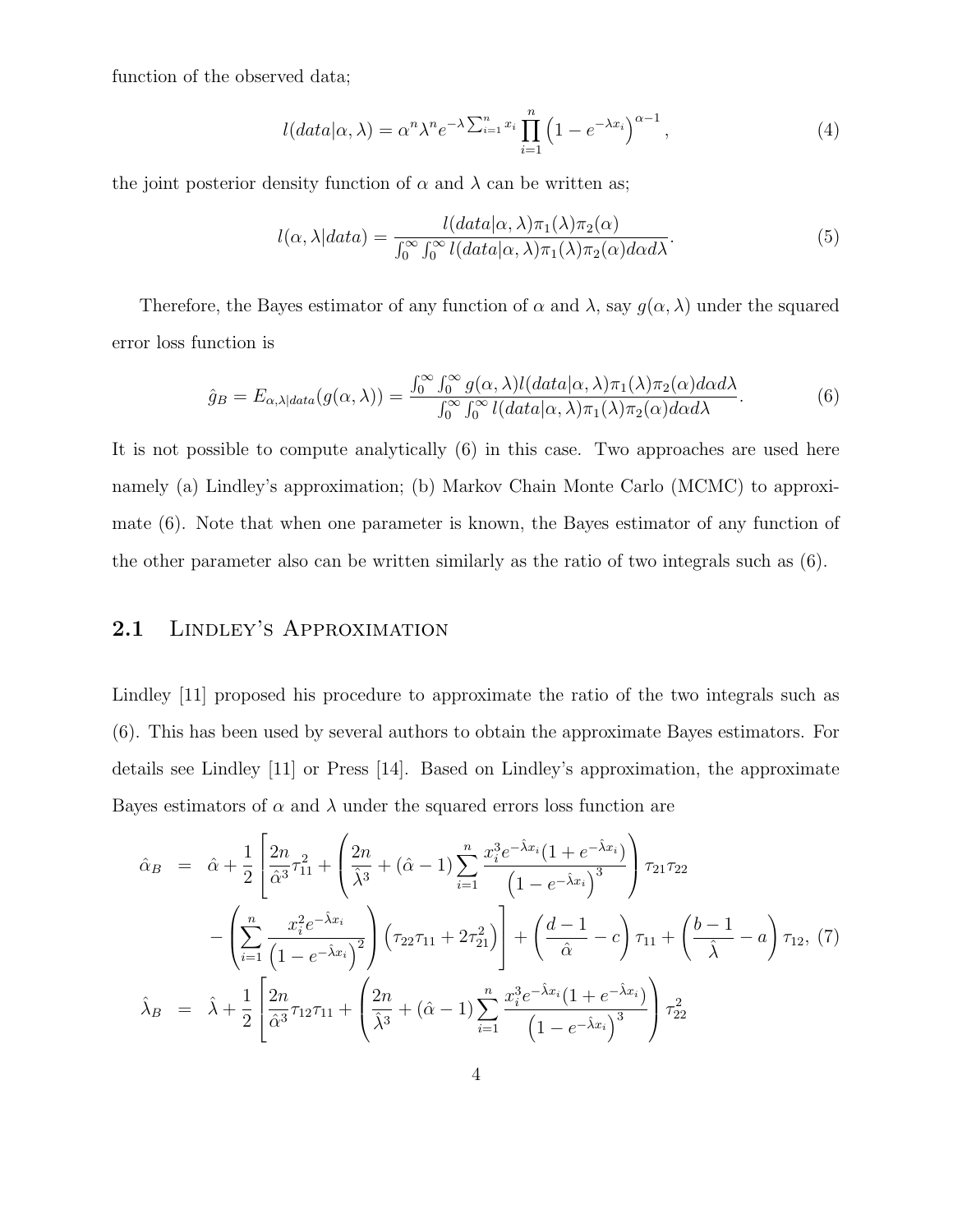$$
-\left(\sum_{i=1}^{n}\frac{3x_i^2e^{-\hat{\lambda}x_i}}{\left(1-e^{-\hat{\lambda}x_i}\right)^2}\right)\left(\tau_{22}\tau_{21}\right)\right]+\left(\frac{d-1}{\hat{\alpha}}-c\right)\tau_{21}+\left(\frac{b-1}{\hat{\lambda}}-a\right)\tau_{22},\tag{8}
$$

respectively, here

$$
\tau_{11} = \frac{W}{U W - V^2}, \quad \tau_{12} = -\frac{V}{U W - V^2} = \tau_{21}, \quad \tau_{22} = \frac{U}{U W - V^2} \text{ and}
$$

$$
U = \frac{n}{\hat{\alpha}^2}, \quad V = -\sum_{i=1}^n \frac{x_i e^{-\hat{\lambda} x_i}}{(1 - e^{-\hat{\lambda} x_i})}, \quad W = \frac{n}{\hat{\lambda}^2} + (\hat{\alpha} - 1) \sum_{i=1}^n \frac{x_i^2 e^{-\hat{\lambda} x_i}}{(1 - e^{-\hat{\lambda} x_i})^2}.
$$
(9)

For the proof of (7) and (8) see in the appendix.

If  $\alpha$  is known, under the same assumption, as given in (2), of prior on  $\lambda$ , the Bayes estimator of  $\lambda$ , can not be expressed in explicit form. The approximate Bayes estimator of  $\lambda$  under the squared error loss function is

$$
\hat{\lambda}_B = \hat{\lambda} + \frac{1}{n} \left[ ((b-1)\ln \hat{\lambda} - a\hat{\lambda}) \left( \frac{1}{\hat{\lambda}^2} + (\alpha - 1) \frac{1}{n} \sum_{i=1}^n \frac{x^2 e^{-\hat{\lambda} x_i}}{(1 - e^{-\hat{\lambda} x_i})^2} \right)^{-1} + \frac{1}{4} \left( \frac{1}{\hat{\lambda}^2} + (\alpha - 1) \frac{1}{n} \sum_{i=1}^n \frac{x^2 e^{-\hat{\lambda} x_i}}{(1 - e^{-\hat{\lambda} x_i})^2} \right)^{-2} \times \left( \frac{2}{\hat{\lambda}^3} + (\alpha - 1) \frac{1}{n} \sum_{i=1}^n \frac{x_i^3 (1 + e^{-\hat{\lambda} x_i})}{(1 - e^{-\hat{\lambda} x_i})^3} \right) \right].
$$

When  $\lambda$  is known, under the same assumption of prior on  $\alpha$  as given in (3), the posterior density of  $\alpha$  is gamma with the shape and scale parameters as  $d+n$  and  $c-\sum_{i=1}^{n}\ln(1-e^{-\lambda x_i})$ respectively. Therefore, under the square error loss function the Bayes estimator of  $\alpha$  is

$$
\frac{n+d}{c - \sum_{i=1}^{n} \ln(1 - e^{-\lambda x_i})}.
$$
\n(10)

Note that, as expected, for the non-informative prior, *i.e.* when  $c = d = 0$ , the Bayes estimator and MLE of  $\alpha$  are identical.

#### 2.2 MCMC METHOD

In this subsection, we consider the MCMC method to generate samples from the posterior distributions and then compute the Bayes estimators of  $\alpha$  and  $\lambda$  under the squared errors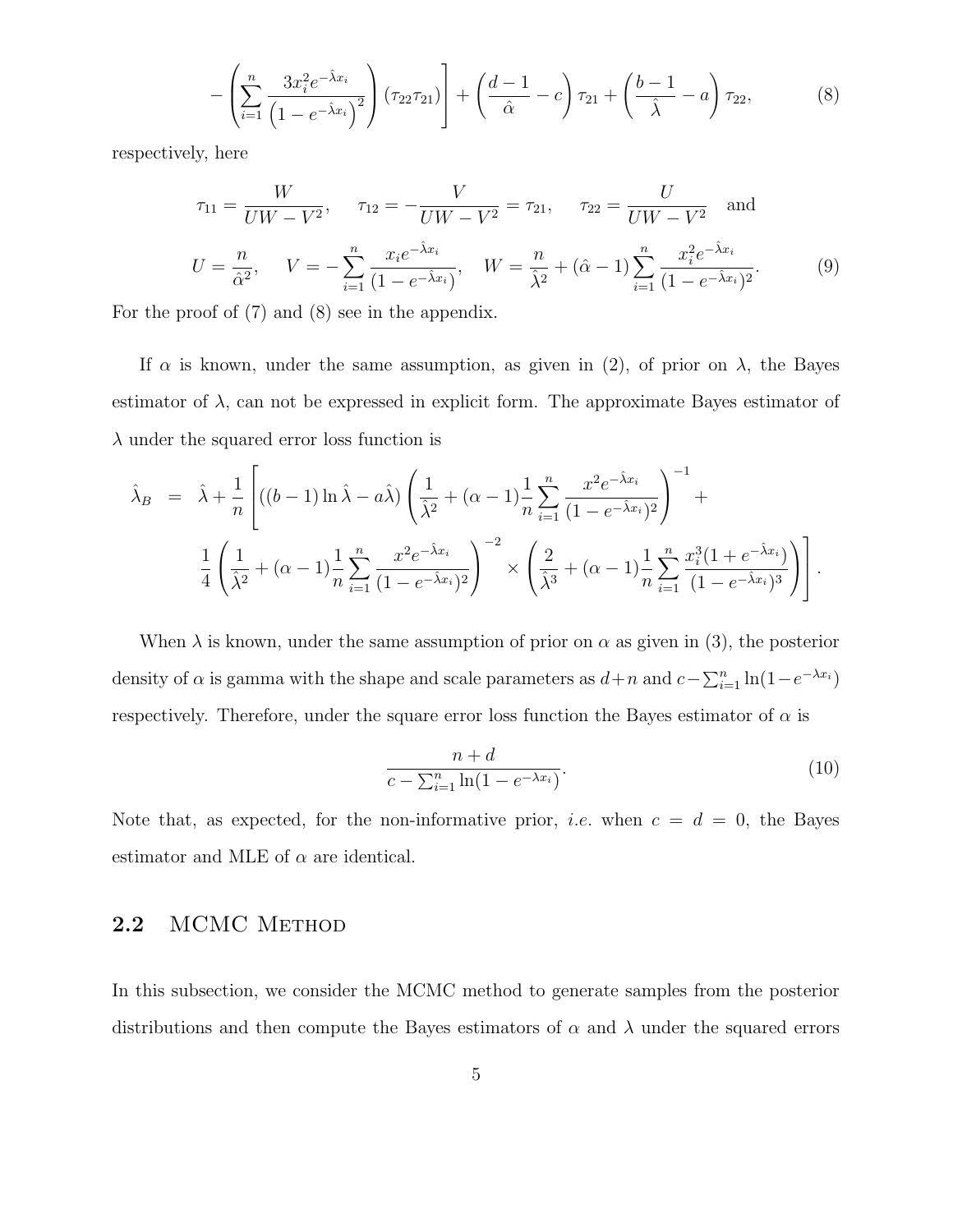loss function. Note that once we have the MCMC samples, it is possible to compute the Bayes estimators with respect to any other loss function also.

The joint posterior density function of  $\alpha$  and  $\lambda$  can be written as

$$
l(\alpha, \lambda|data) \propto \alpha^{n+d-1} \lambda^{n+b-1} e^{-\lambda \left(a + \sum_{i=1}^{n} x_i\right)} e^{-c\alpha} \prod_{i=1}^{n} \left(1 - e^{-\lambda x_i}\right)^{\alpha-1},\tag{11}
$$

from (11) it is clear that the posterior density function of  $\alpha$  given  $\lambda$  is

$$
l(\alpha|\lambda, data) \propto \alpha^{n+d-1} e^{-\alpha \left(c - \sum_{i=1}^{n} \ln(1 - e^{-\lambda x_i})\right)}.
$$
 (12)

Therefore, the posterior density function of  $\alpha$  given  $\lambda$  is gamma with the shape and scale parameters as  $n + d$  and  $(c - \sum_{i=1}^{n} \ln(1 - e^{-\lambda x_i}))$  respectively.

Now let us also compute the posterior density function of  $\lambda$  given  $\alpha$ . The posterior density function of  $\lambda$  given  $\alpha$  can be written as

$$
l(\lambda|\alpha, data) \propto \lambda^{n+b-1} e^{-\lambda \left(a + \sum_{i=1}^{n} x_i\right)} \prod_{i=1}^{n} \left(1 - e^{-\lambda x_i}\right)^{\alpha - 1}.
$$
 (13)

From,  $\partial^2 \ln l(\lambda | \alpha, data)$  $\frac{\partial A}{\partial \lambda^2}$ , it is immediate that  $l(\lambda|\alpha, data)$  is log-concave for  $\alpha \geq 1$ . For  $\alpha \geq 1$ , we use the general method of Devroye [3] to generate random sample from the log-concave density function  $l(\lambda|\alpha, data)$ .

For  $\alpha$  < 1, generation from (13) needs special attention. For  $\alpha$  < 1, let us rewrite (13) as

$$
l(\lambda|\alpha, data) \propto \left(1 - e^{-\lambda x_{(1)}}\right)^{\alpha - 1} e^{-\lambda x_{(1)}} \left[e^{-\lambda \left(a + \sum_{i=2}^{n} x_{(i)}\right)} \lambda^{n + b - 1} \prod_{i=2}^{n} \left(1 - e^{-\lambda x_{(i)}}\right)^{\alpha - 1}\right], \quad (14)
$$

here  $x_{(1)} < \ldots x_{(n)}$  are the ordered  $x_i$ 's. Observe that the function within  $[\cdot]$  is a continuous function. It goes to a finite constant as  $\lambda$  approaches 0 and goes to 0 as  $\lambda$  approaches  $\infty$ . It implies that the function has a finite maximum. Therefore with the help of the acceptance rejection principle (see Devroye [3] for details), the generation from (14) can be performed using the GE generator.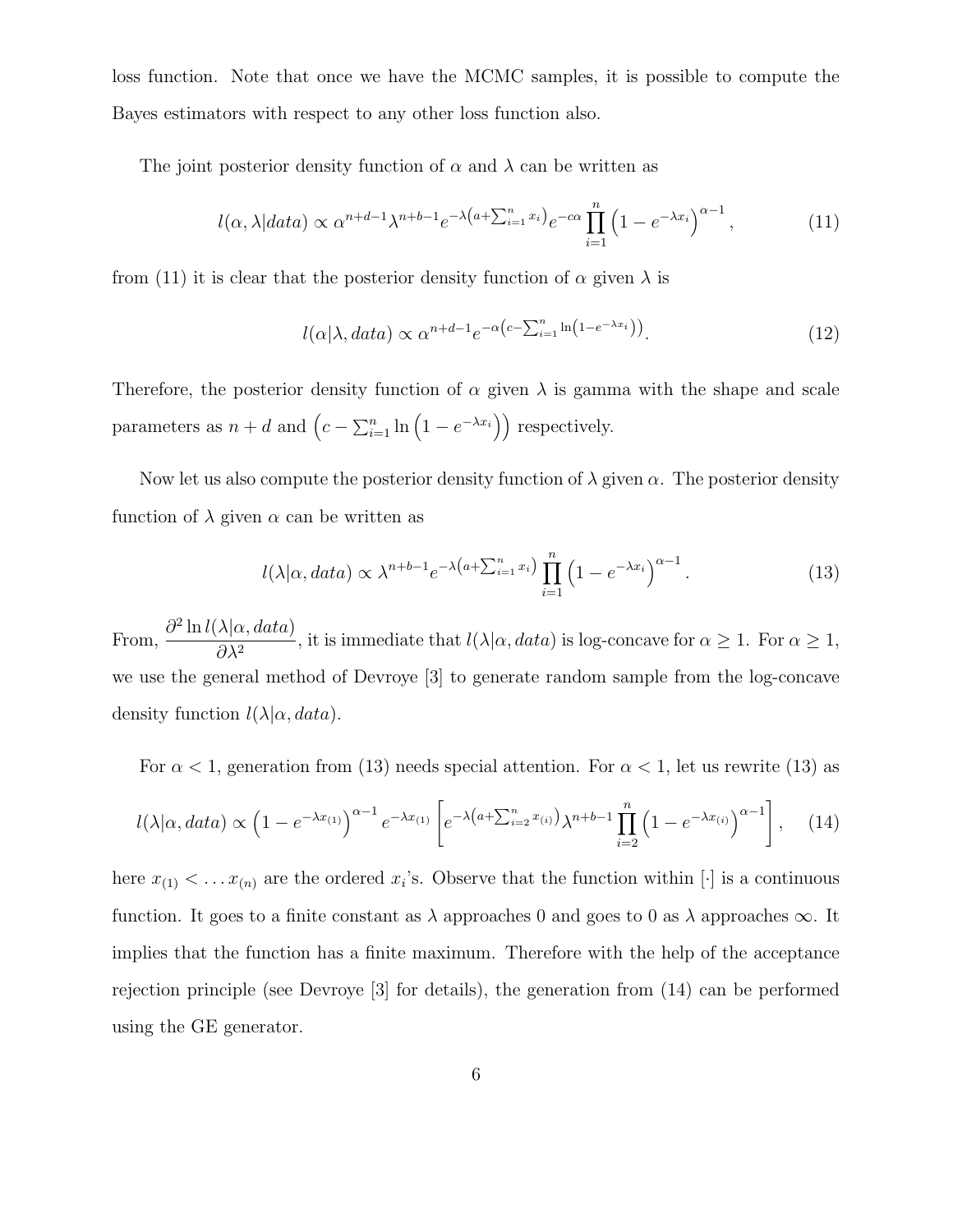Note that when  $a = b = c = d = 0$ , then the priors are not proper, but even in that case the conditional posterior distributions, namely  $l(\alpha|\lambda, data)$  and  $l(\lambda|\alpha, data)$  are proper. We propose the following MCMC procedure.

#### MCMC METHOD:

- Step 1: Take some initial guess of  $\alpha$  and  $\lambda$ , say  $\alpha_0$  and  $\lambda_0$  respectively.
- Step 2: Suppose at the  $i-th$  step,  $\alpha$  and  $\lambda$  take the values  $\alpha_i$  and  $\lambda_i$ , then we generate  $\alpha_{i+1}$  and  $\lambda_{i+1}$  from  $l(\alpha|\lambda_i, data)$  and  $l(\lambda|\alpha_i, data)$  respectively.
- Step 3: Repeat Step 2,  $N$  times.
- Step 4: Calculate Bayes estimator of  $g(\alpha, \lambda)$  by

$$
\frac{1}{N-M} \sum_{i=M+1}^{N} g(\alpha_i, \lambda_i),
$$

where M is the burn-in period.

Now note that when  $\lambda$  is known the posterior density function of  $\alpha$  can be written as (12) and similarly, the posterior density function of  $\lambda$  can be written as (13). Therefore, posterior samples from the corresponding density functions can be drawn as mentioned above and the corresponding MCMC methods can be easily developed.

### 3 DATA ANALYSIS

In this section we analyze one data set and demonstrate how the proposed methods can be used in practice. The data (Lawless [9]; page 228) presented here arose in tests on endurance of deep groove ball bearings. The data presented are the number of million revolution before failure for each of the 23 ball bearings in the life test and they are; 17.88, 28.92, 33.00, 41.52,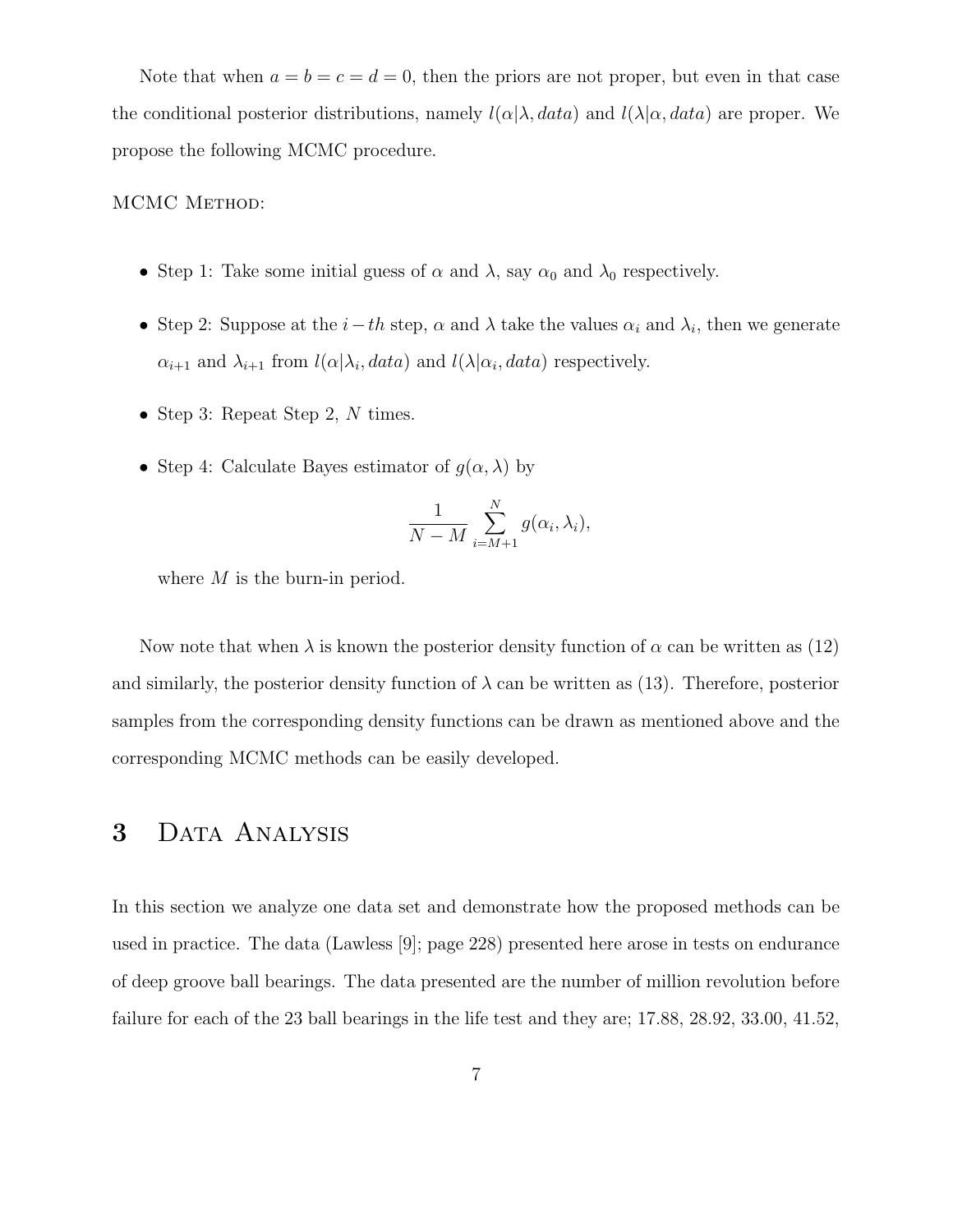42.12, 45.60, 48.80, 51.84, 51.96, 54.12, 55.56, 67.80, 68.64, 68.64, 68.88, 84.12, 93.12, 98.64, 105.12, 105.84, 127.92, 128.04 and 173.40.

We analyze the data using the generalized exponential distribution. It is known [4] that the MLE of  $\alpha$  can be written as

$$
\hat{\alpha}(\lambda) = -\frac{n}{\sum_{i=1}^{n} \ln(1 - e^{-\lambda x_i})}
$$

.

Therefore, the profile log-likelihood function (say  $h(\lambda)$ ) of  $\lambda$  becomes

$$
h(\lambda) = n \ln \hat{\alpha}(\lambda) + n \ln \lambda - \lambda \sum_{i=1}^{n} x_i - \sum_{i=1}^{n} \ln \left( 1 - e^{-\lambda x_i} \right).
$$

We provide the profile log-likelihood function of  $\lambda$  in Figure 1. Using the simple iterative



Figure 1: Profile log-likelihood function of  $\lambda$ .

procedure as suggested in Gupta and Kundu [5], the MLEs of  $\alpha$  and  $\lambda$  can be obtained as 5.2836 and 0.0323 respectively.

Now we compute the Bayes estimators of  $\alpha$  and  $\lambda$ . Since we do not have any prior information, we assume  $a = b = c = d = 0$ . Although it implies improper priors on  $\alpha$  and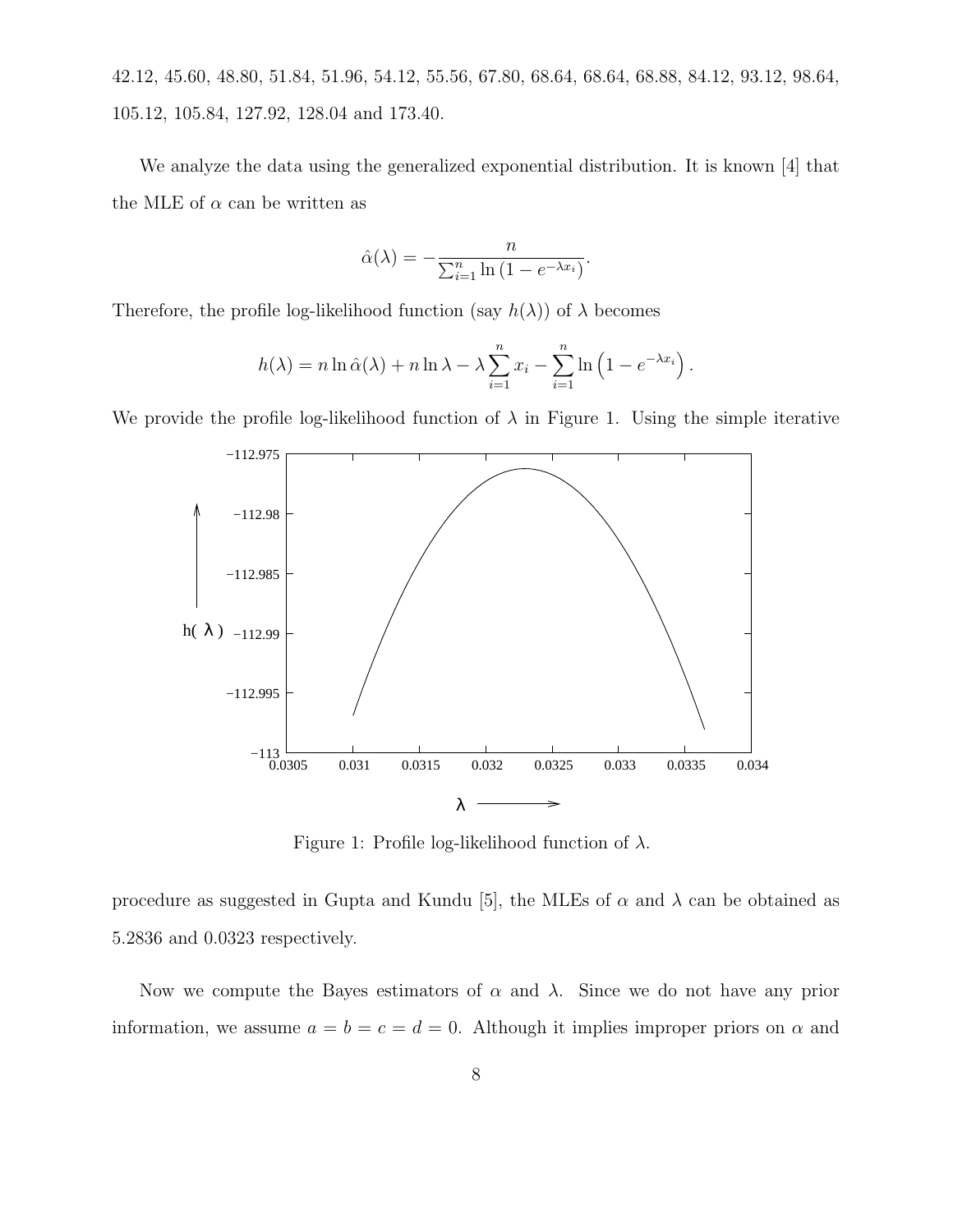$\lambda$ , but the corresponding posteriors are proper. We compute the exact Bayes estimates of  $\alpha$ and  $\lambda$  under the squared error loss functions using numerical integration and they are 5.3466 and 0.0318 respectively. We compute the approximate Bayes estimates of  $\alpha$  and  $\lambda$  using Lindley's approximation and they are 5.3482 and 0.0318. It is interesting that Lindley's approximation works very well in this case.

We also compute the approximate Bayes estimates of  $\alpha$  and  $\lambda$  using MCMC method and they are 5.1287 and 0.0311 respectively. We plot the histograms of the samples of  $\alpha$  and  $\lambda$  generated by MCMC method along with their exact posterior density functions obtained numerically, in Figures 2 and 3 respectively.



Figure 2: Posterior density function of  $\alpha$  and the histogram of  $\alpha$  generated by MCMC method.

From the Figures 2 and 3 it is clear that the exact posterior density functions match quite well with the simulated samples obtained using MCMC method. Therefore, MCMC samples can be used for constructing the approximate credible intervals or for example estimating any functions of parameters also quite effectively, they are not pursued here.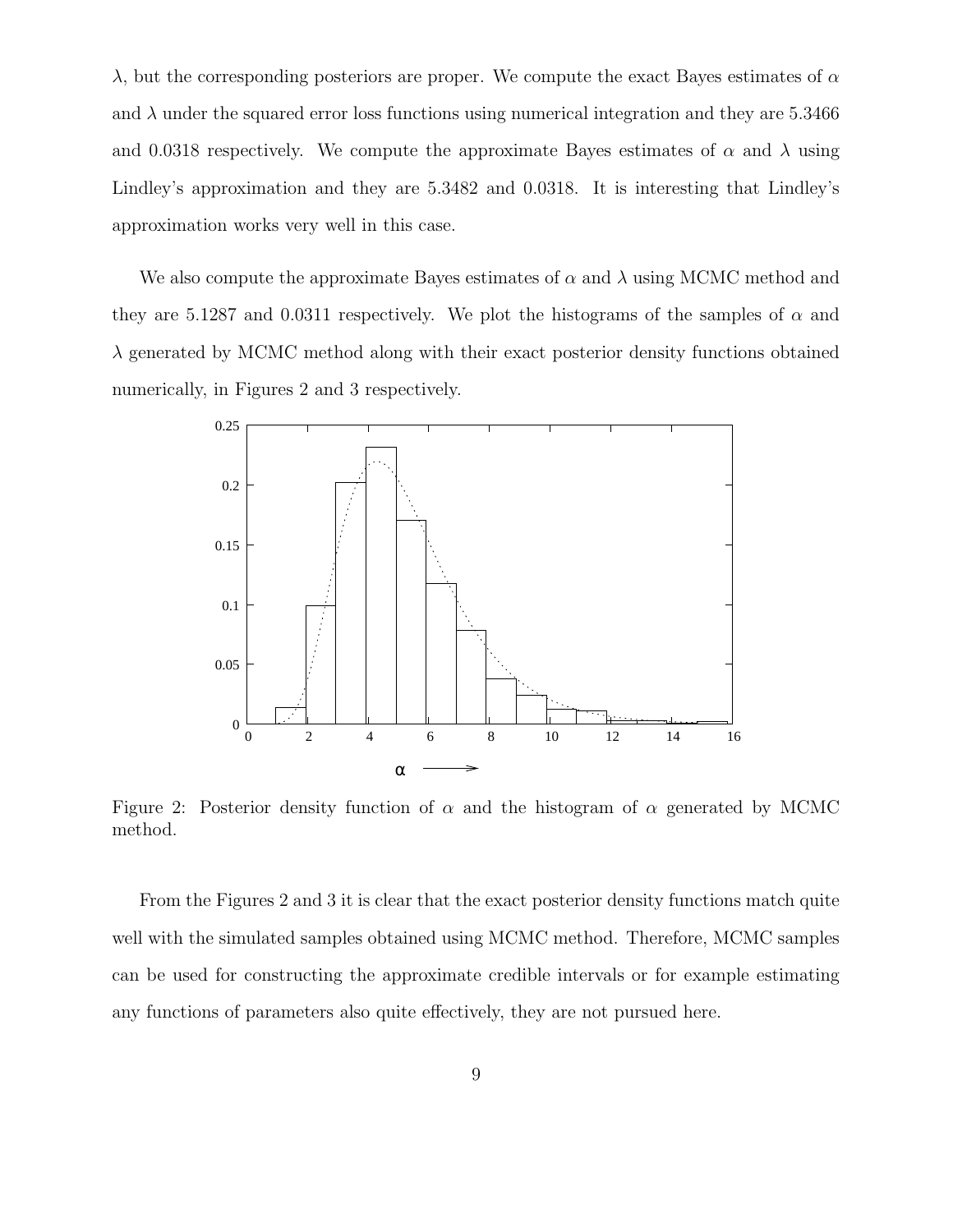

Figure 3: Posterior density function of  $\lambda$  and the histogram of  $\lambda$  generated by MCMC method.

It appears at least, that the Bayes estimate of  $\alpha$  obtained using MCMC method (5.1287) is significantly different than the exact Bayes estimate of  $\alpha$  (5.3466). We plot the density functions  $f(x; 5.3466, 0.0318)$  and  $f(x; 5.1287, 0.0311)$  in Figure 4. Although the Bayes estimates are different but the estimated density functions obtained using them are almost indistinguishable.

To check the validity of the model, we compute the Kolmogorov-Smirnov (KS) distance between the empirical distribution function and the fitted distribution functions when the parameters are obtained by different methods, namely by MLEs, exact Bayes estimators and approximate Bayes estimators (MCMC). The results are presented in Table 1. From Table 1 it is clear that the estimated GE distributions provide excellent good fit to the given data. We plot the empirical survival function and the estimated survival functions obtained using the MLEs, exact Bayes and approximate Bayes in Figure 5. It shows that all of them fit the data very well.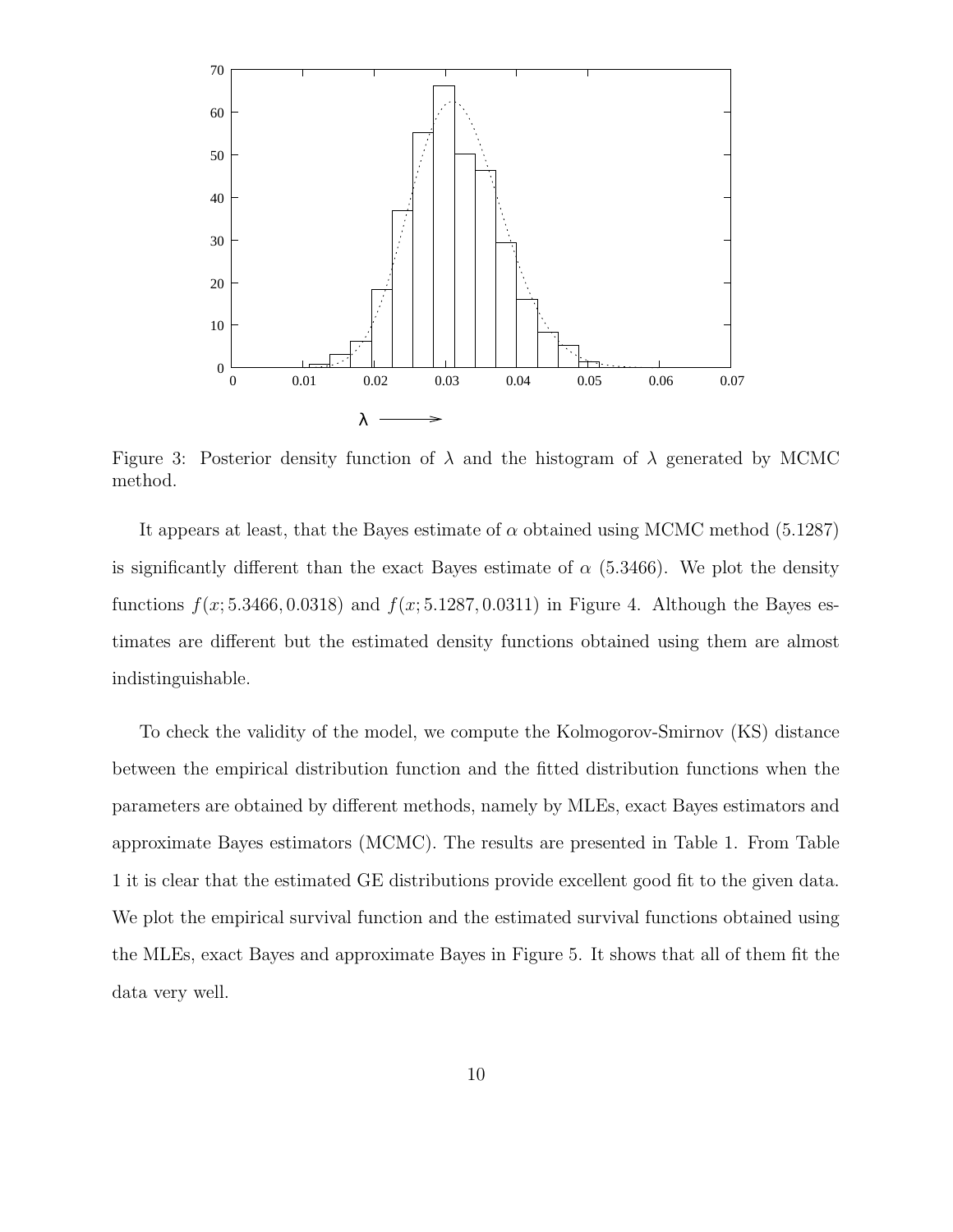

Figure 4: The density functions  $f(x; 5.3466, 0.0318)$  and  $f(x; 5.1287, 0.0311)$  are plotted.

| Methods          | K-S Distance   p-value |        |
|------------------|------------------------|--------|
|                  |                        |        |
| MLE.             | 0.1058                 | 0.9592 |
| Exact Bayes      | 0.1218                 | 0.8840 |
| App Bayes (MCMC) | 0.1251                 | 0.8641 |

Table 1: Kolmogorov-Smirnov distances and the corresponding p-values between the empirical distribution function and the fitted distribution functions

### 4 Numerical Comparisons

We have already observed in the previous section that the approximate Bayes estimators match quite well with the exact Bayes estimators. In this section our main aim is to compare the Bayes estimators with the classical maximum likelihood estimators. To make the comparison more meaningful, we assume the non-informative priors on both the shape and scale parameters. Since it is observed that approximate Bayes estimators work quite well even for small sample sizes and the exact Bayes estimators are quite difficult to compute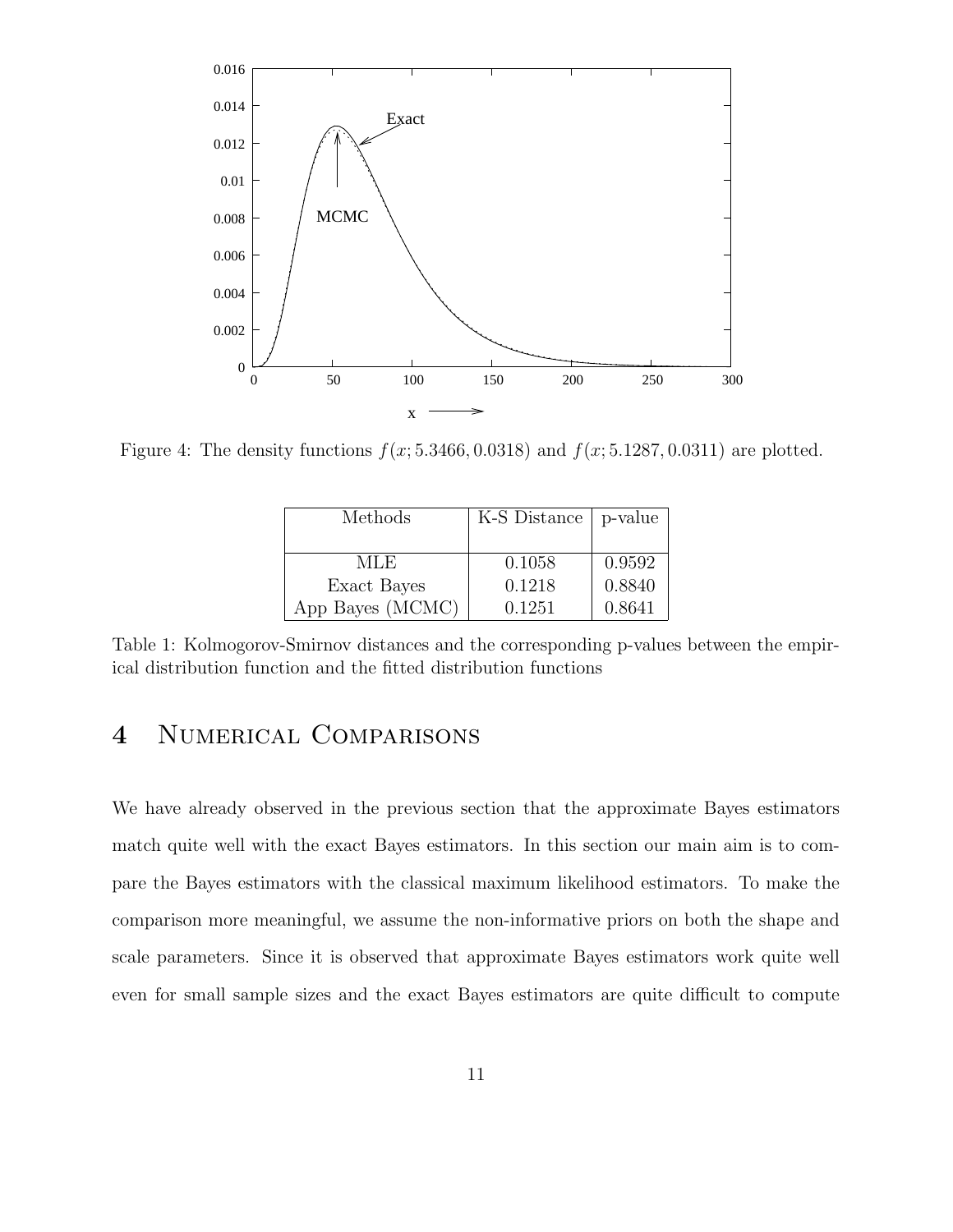

Figure 5: The estimated survival functions and the empirical survival function are plotted. numerically, we compare the MLEs with the approximate Bayes estimates in terms of biases and square root of the mean squared errors (RMS) for different sample sizes and for different parameter values.

All the computations are performed at the Indian Institute of Technology Kanpur using Pentium IV processor. We use the random deviate generator RAN2 of Press *et al.* [15]. For each sample size we compute the MLEs of  $\alpha$  and  $\lambda$  and also the Bayes estimates using Lindley's approximation. We replicate the process 1000 times and compute the average estimates (AEs) and the RMS. The results are reported in Tables 2 and 3.

Some of the points are quite clear from the numerical results. As expected it is observed that the performances of all estimators become better when the sample size increases. It is also observed that both in terms of biases and RMS, for large sample sizes the Bayes estimates and the MLEs become closer. The Bayes estimates of  $\lambda$  perform marginally better than the MLEs in terms of biases and RMS for all cases considered. In general the Bayes estimates of  $\alpha$  perform better than the MLEs for  $\alpha \leq 1$  and for  $\alpha > 1$  it is the other way.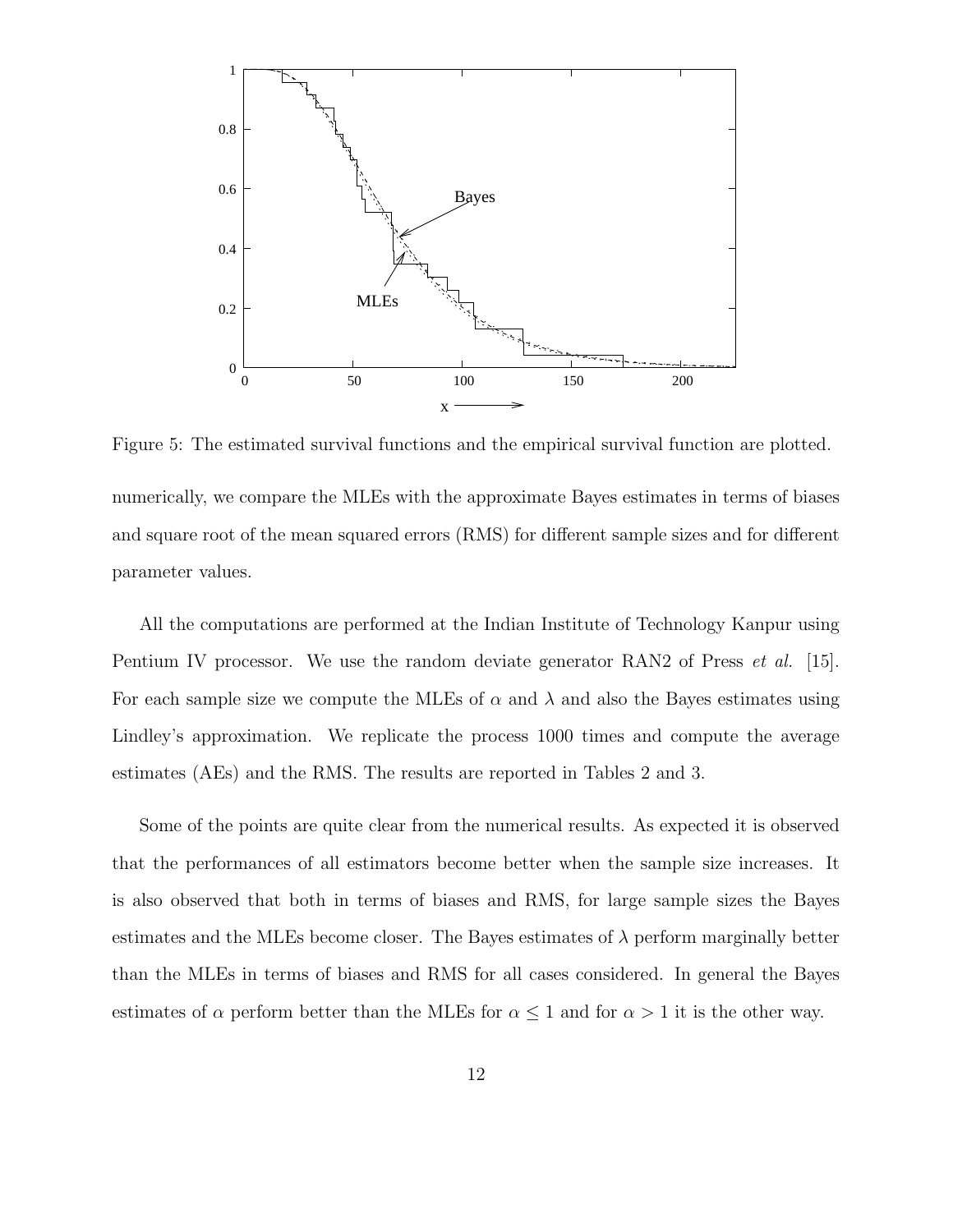| $\boldsymbol{n}$ | $\alpha \rightarrow$ | 0.75     | 1.00     | 1.50     | 2.00     | 2.50     | 3.00     |
|------------------|----------------------|----------|----------|----------|----------|----------|----------|
|                  | Methods $\downarrow$ |          |          |          |          |          |          |
| 15               | <b>MLE</b>           | 1.2257   | 1.2541   | 1.2968   | 1.3642   | 1.4076   | 1.3999   |
|                  |                      | (0.5842) | (0.6583) | (0.7393) | (0.8967) | (1.1311) | (1.0312) |
|                  | <b>ABAYES</b>        | 1.1971   | 1.2315   | 1.2864   | 1.3698   | 1.4323   | 1.4336   |
|                  |                      | (0.5727) | (0.6570) | (0.7611) | (0.9584) | (1.3220) | (1.1455) |
| 25               | <b>MLE</b>           | 1.1237   | 1.1363   | 1.1584   | 1.1773   | 1.1941   | 1.2094   |
|                  |                      | (0.3527) | (0.3817) | (0.4331) | (0.4782) | (0.5191) | (0.5567) |
|                  | <b>ABAYES</b>        | 1.1064   | 1.1215   | 1.1488   | 1.1733   | 1.1956   | 1.2165   |
|                  |                      | (0.3448) | (0.3761) | (0.4333) | (0.4851) | (0.5333) | (0.5787) |
| 50               | <b>MLE</b>           | 1.0732   | 1.0801   | 1.0718   | 1.0807   | 1.0850   | 1.0892   |
|                  |                      | (0.2290) | (0.2451) | (0.2519) | (0.2712) | (0.2822) | (0.2824) |
|                  | <b>ABAYES</b>        | 1.0647   | 1.0725   | 1.0664   | 1.0773   | 1.0836   | 1.0897   |
|                  |                      | (0.2255) | (0.2422) | (0.2507) | (0.2717) | (0.2840) | (0.2855) |
| 75               | <b>MLE</b>           | 1.0465   | 1.0507   | 1.0482   | 1.0512   | 1.0446   | 1.0675   |
|                  |                      | (0.1682) | (0.1790) | (0.1940) | (0.1984) | (0.2037) | (0.2201) |
|                  | <b>ABAYES</b>        | 1.0409   | 1.0457   | 1.0445   | 1.0487   | 1.0433   | 1.0675   |
|                  |                      | (0.1662) | (0.1773) | (0.1932) | (0.1984) | (0.2044) | (0.2214) |

Table 2: Average relative estimates and the square root of the mean squared errors for the MLEs and approximate Bayes estimates of  $\alpha$  when  $\lambda$  is unknown.<sup>\*</sup>

 $*$  In each box correspond to a method (MLE or ABAYES) and a  $\alpha$ , the first figure represents the average relative estimate of  $\alpha$  and its RMS is reported within bracket immediately below.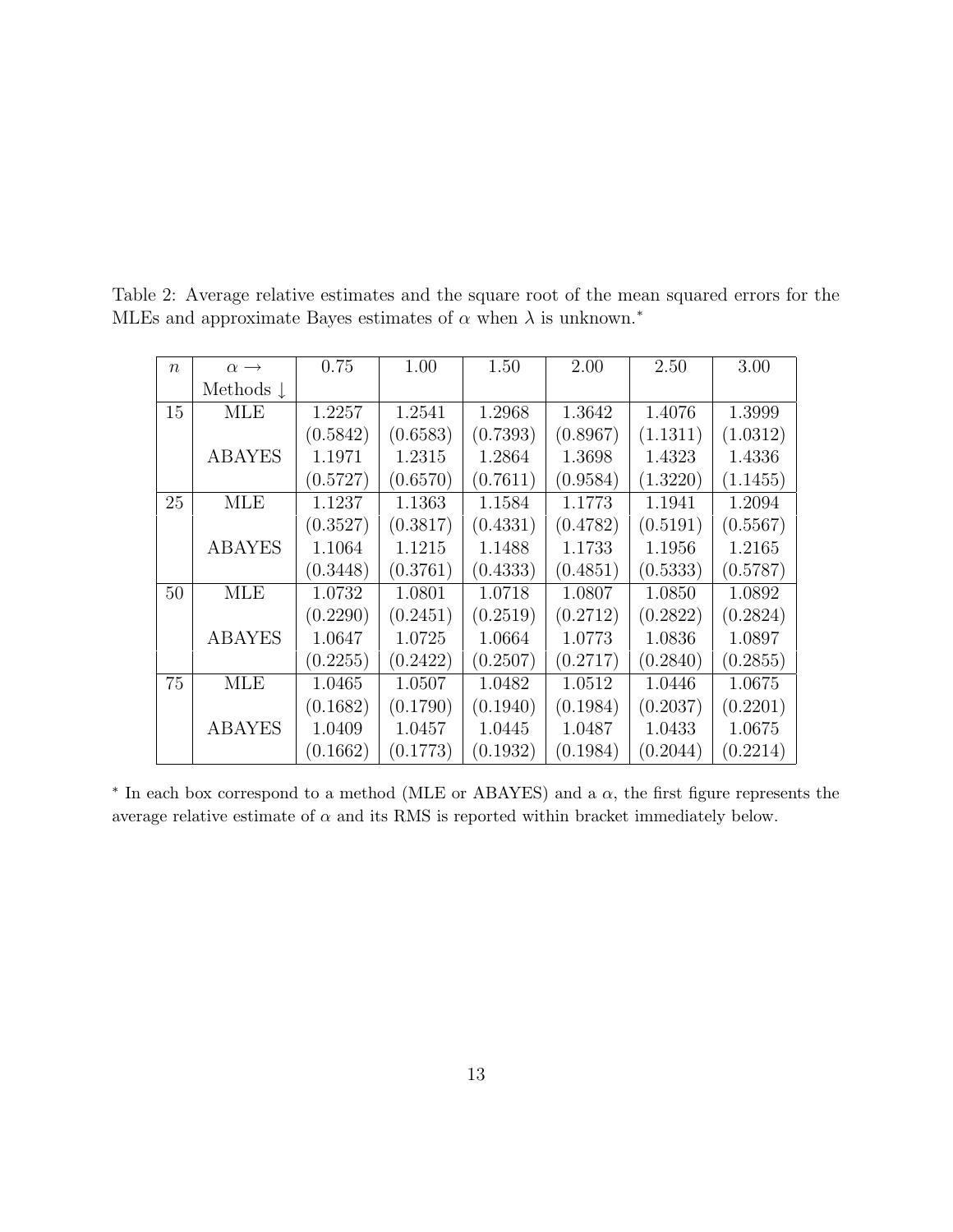| $\boldsymbol{n}$ | $\alpha \rightarrow$ | 0.75     | 1.00     | 1.50     | 2.00     | 2.50     | 3.00     |
|------------------|----------------------|----------|----------|----------|----------|----------|----------|
|                  | Methods $\downarrow$ |          |          |          |          |          |          |
| 15               | <b>MLE</b>           | 1.2152   | 1.1877   | 1.1511   | 1.1526   | 1.1496   | 1.1417   |
|                  |                      | (0.5561) | (0.4900) | (0.4027) | (0.3784) | (0.3800) | (0.3601) |
|                  | <b>ABAYES</b>        | 1.1735   | 1.1500   | 1.1216   | 1.1213   | 1.1197   | 1.1131   |
|                  |                      | (0.5276) | (0.4658) | (0.3832) | (0.3602) | (0.3632) | (0.3444) |
| 25               | <b>MLE</b>           | 1.1156   | 1.1018   | 1.0883   | 1.0815   | 1.0774   | 1.0747   |
|                  |                      | (0.3495) | (0.3140) | (0.2777) | (0.2587) | (0.2468) | (0.2386) |
|                  | <b>ABAYES</b>        | 1.0921   | 1.0802   | 1.0687   | 1.0632   | 1.0600   | 1.0579   |
|                  |                      | (0.3368) | (0.3031) | (0.2685) | (0.2504) | (0.2392) | (0.2314) |
| 50               | <b>MLE</b>           | 1.0693   | 1.0617   | 1.0458   | 1.0447   | 1.0382   | 1.0325   |
|                  |                      | (0.2369) | (0.2152) | (0.1888) | (0.1723) | (0.1648) | (0.1560) |
|                  | <b>ABAYES</b>        | 1.0579   | 1.0511   | 1.0362   | 1.0356   | 1.0295   | 1.0242   |
|                  |                      | (0.2319) | (0.2107) | (0.1854) | (0.1690) | (0.1620) | (0.1535) |
| 75               | <b>MLE</b>           | 1.0476   | 1.0422   | 1.0319   | 1.0253   | 1.0173   | 1.0314   |
|                  |                      | (0.1846) | (0.1681) | (0.1484) | (0.1340) | (0.1301) | (0.1238) |
|                  | <b>ABAYES</b>        | 1.0402   | 1.0353   | 1.0255   | 1.0193   | 1.0116   | 1.0259   |
|                  |                      | (0.1817) | (0.1656) | (0.1464) | (0.1324) | (0.1289) | (0.1220) |

Table 3: Average relative estimates and the square root of the mean squared errors for the MLEs and approximate Bayes estimates of  $\lambda$  when  $\alpha$  is unknown.<sup>\*</sup>

 $*$  In each box correspond to a method (MLE or ABAYES) and a  $\alpha$ , the first figure represents the average relative estimate of  $\lambda$  and its RMS is reported within bracket immediately below.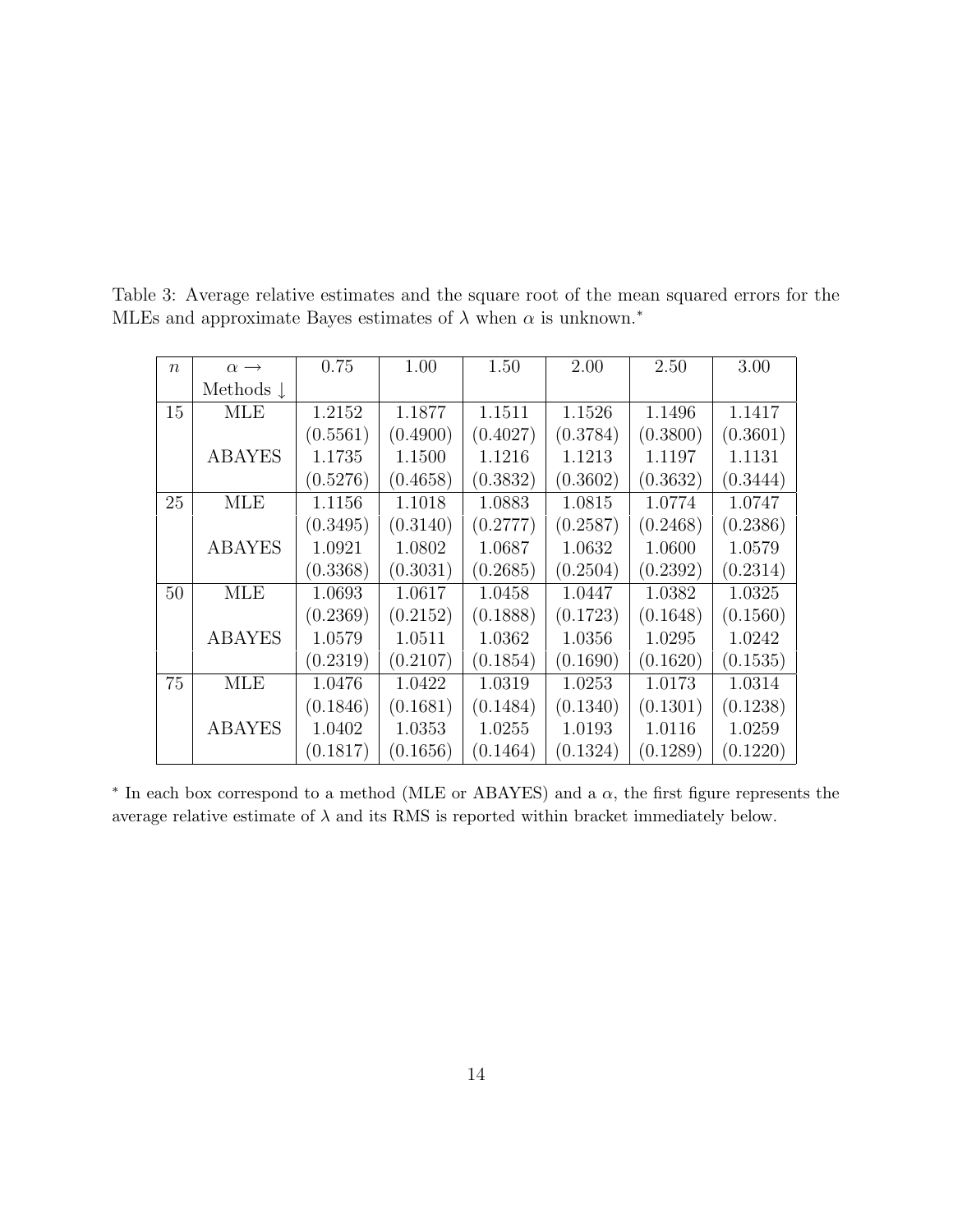### 5 EXTENSIONS

In this paper although we have discussed the Bayesian inference of the two-parameter generalized exponential distribution, but our method can be extended for many other cases also. We briefly describe them below.

#### 5.1 PROPORTIONAL REVERSED HAZARD MODEL

When the scale parameter  $\lambda$  is known, the Bayes theory developed here, can be extended to the entire class of proportional reversed hazard models (see for example Di Crescenzo; [1]), *i.e.*, the class of distribution functions  $G(x; \alpha)$ , which can be expressed in the form  $G(x; \alpha) = (F(x))^{\alpha}$ , for  $\alpha > 0$ . Here  $F(x)$  is a proper distribution function. Consider the following transformation  $Y = -\ln(G(X))$ , then Y has an exponential distribution. If we assume the gamma prior on  $\alpha$  as given in (3), then it is the conjugate prior. It can be easily seen that, based on the random sample  $\{x_1, \ldots, x_n\}$  from  $G(x; \alpha)$ , the exact Bayes estimator of  $\alpha$  under the squared error loss function is

$$
\frac{d+n}{c-\sum_{i=1}^{n}\ln F(x_i)}.\tag{15}
$$

In case of  $GE$ , when  $\lambda$  is known it is a proportional reverse hazard class and the result (10) follows as a special case of (15).

#### 5.2 EXPONENTIATED WEIBULL MODEL

The exponentiated Weibull model, which was originally proposed by Mudholkar et al. [12] has the following probability density function;

$$
f(x; \alpha, \lambda, \beta) = \alpha \lambda \beta \left( 1 - e^{-\lambda x^{\beta}} \right)^{\alpha - 1} e^{-\lambda x^{\beta}} x^{\beta - 1}; \quad x > 0.
$$
 (16)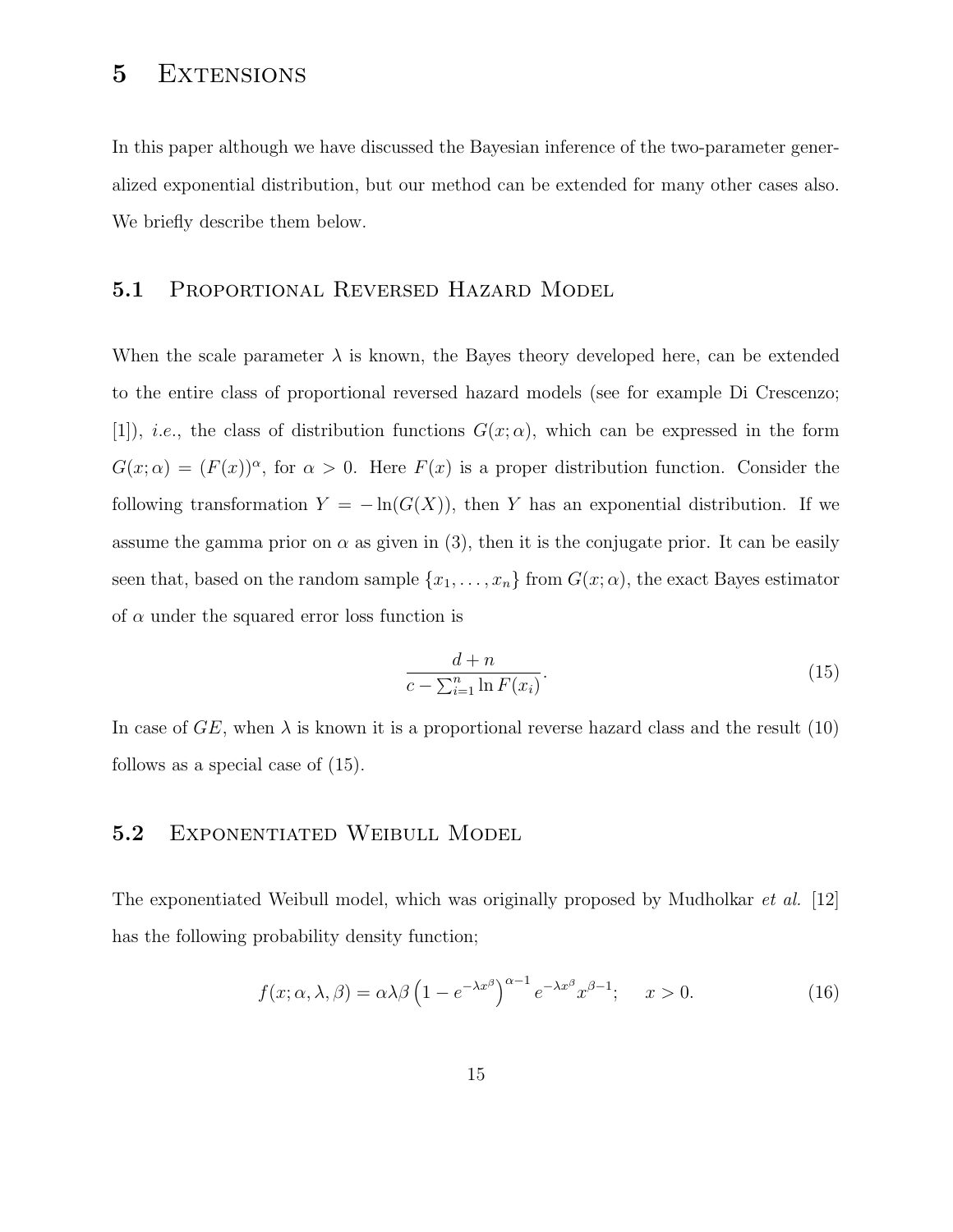Here  $\alpha$  and  $\lambda$  are same as before,  $\beta > 0$  is another shape parameter. To compute the Bayes estimates of the unknown parameters,  $\{\alpha, \lambda, \beta\}$ , it is assumed that  $\lambda$  and  $\alpha$  have the same priors as described in (2) and (3) respectively. The other shape parameter  $\beta$  also has the gamma prior as

$$
\pi_3(\beta) \propto \beta^{v-1} e^{-u\beta}; \quad \beta > 0. \tag{17}
$$

Here the hyper-parameters  $u$  and  $v$  are known and non-negative. Based on the observed sample  $\{x_1, \ldots, x_n\}$ , the posterior density function of  $\alpha$  given  $\lambda$ ,  $\beta$  and data is

$$
l(\alpha|\lambda, \beta, data) \propto \alpha^{n+d-1} e^{-\alpha(c - \sum_{i=1}^{n} \ln(1 - e^{-\lambda x_i^{\beta}}))},
$$
\n(18)

which is a gamma probability density function with the shape and scale parameters as  $n + d$ and  $c - \sum_{n=1}^{n}$  $i=1$  $\ln(1 - e^{-\lambda x_i^{\beta}})$  respectively.

The posterior density function of  $\lambda$  given  $\alpha$ ,  $\beta$  and data is

$$
l(\lambda|\alpha,\beta,data) \propto \lambda^{b+n-1} e^{-\lambda(a+\sum_{i=1}^n x_i^{\beta})} \prod_{i=1}^n \left(1 - e^{-\lambda x_i^{\beta}}\right)^{\alpha-1}.
$$
 (19)

It has the same form as (13), except  $x_i$  is replaced by  $x_i^{\beta}$  $i<sup>o</sup>$ . Therefore, the same method as (13), can be applied here also to generate samples from (19).

The posterior density function of  $\beta$  given  $\alpha$ ,  $\lambda$  and data is

$$
l(\beta|\alpha,\lambda,data) \propto \beta^{n+v-1} \prod_{i=1}^{n} \left(1 - e^{-\lambda x_{(i)}^{\beta}}\right)^{\alpha-1} e^{-\lambda \sum_{i=1}^{n} x_{(i)}^{\beta}} \prod_{i=1}^{n} x_{(i)}^{\beta-1} e^{-u\beta}
$$
  
 
$$
\propto \left(1 - e^{-\lambda x_{(1)}^{\beta}}\right)^{\alpha-1} e^{-\lambda x_{(1)}^{\beta}}
$$
  
 
$$
\times \left[\beta^{n+v-1} e^{-u\beta} \prod_{i=1}^{n} x_{(i)}^{\beta-1} \prod_{i=2}^{n} \left(1 - e^{-\lambda x_{(i)}^{\beta}}\right)^{\alpha-1} e^{-\lambda \sum_{i=2}^{n} x_{(i)}^{\beta}}\right] \tag{20}
$$

here as before,  $x_{(1)} < \ldots < x_{(n)}$  are the ordered  $x_i$ 's. Observe that the function within [·] is a continuous function in  $\beta$ . It vanishes as  $\beta$  approaches 0 or  $\infty$ . It implies that the function has a finite maximum. Therefore with the help of the acceptance rejection principle again, the generation from (20) can be performed using the GE generator. Now using similar MCMC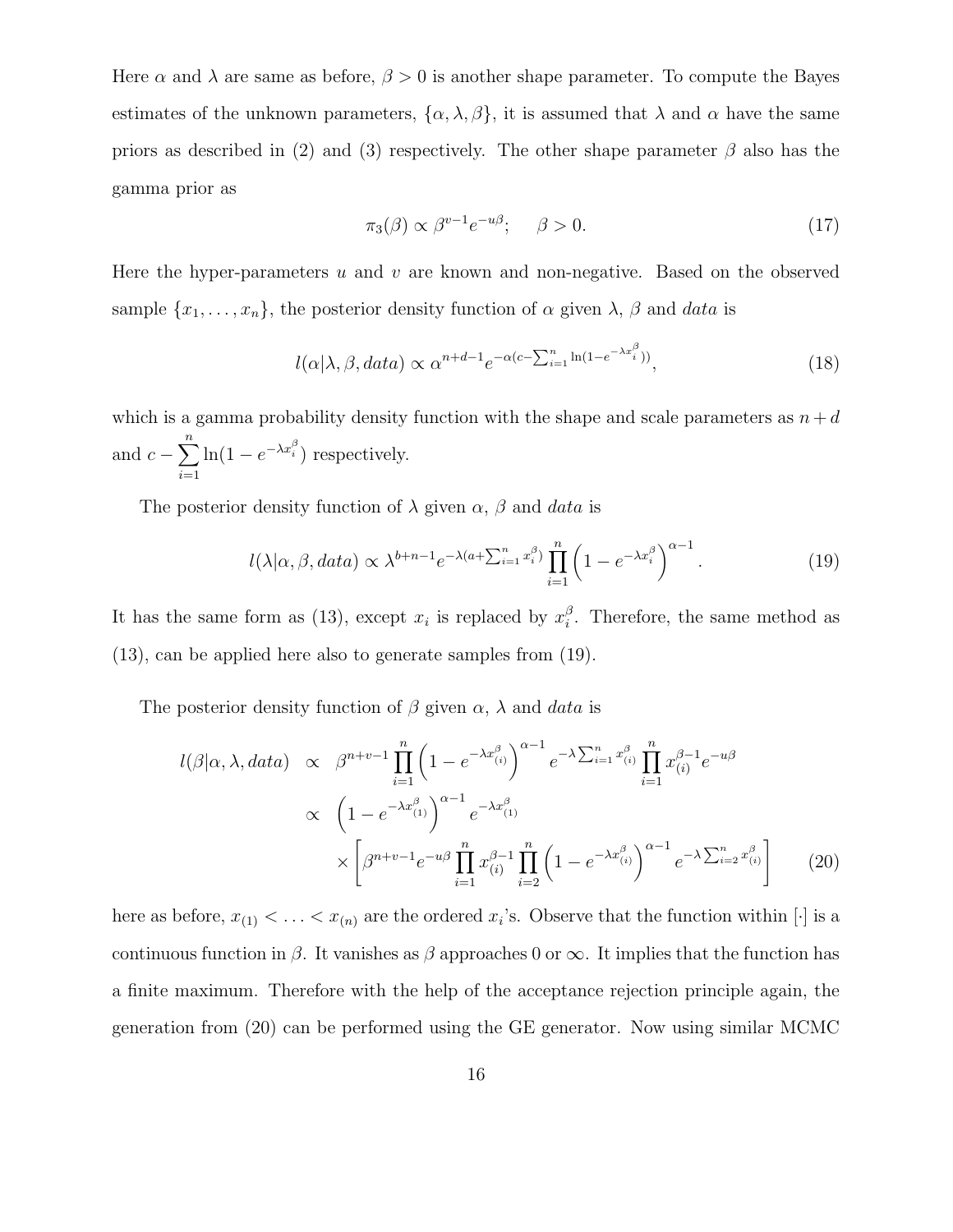method as described in subsection 2.2, the posterior samples  $\alpha$ ,  $\lambda$  and  $\beta$  can be generated and in turn the Bayes estimates and the corresponding credible intervals can be easily obtained. It should be mentioned that recently, Singh, Gupta and Upadhyay [21], Nassar and Eissa [13], Soliman, Abd Ellah and Sultan [22], Lee, Kim and Jung [10] and Ren, Sun and Dey [19] also consider the Bayes estimations of the parameters of some related models, but their approaches are quite different than ours.

#### 6 CONCLUSIONS

In this paper we consider the Bayes estimation of the unknown parameters of the generalized exponential distribution. We assume the gamma priors on the unknown parameters and provide the Bayes estimators under the assumptions of squared error loss functions. It is observed that the Bayes estimators can not be obtained in explicit forms and they can be obtained using the numerical integration. Because of that we have used Lindley's approximation and it is observed that the approximation works very well. We have compared using Monte Carlo simulation between the performances of the MLEs and approximate Bayes estimators under the assumptions of non-informative priors and it is observed that the performances are quite similar.

We have also used MCMC technique to generate posterior sample and it is observed that the histograms of the generated posteriors match quite well with the theoretical posterior density functions. Since we have an effective MCMC technique we can use any other loss function also, for example, LINEX loss function or absolute error loss function. Moreover, we have seen that our method can be easily extended for exponentiated Weibull distribution also. Finally we should mention that, although we have used gamma priors on the shape parameter, but our method can be used for a more general class of priors also, for example priors with log-concave density functions. Choosing the proper priors is a challenging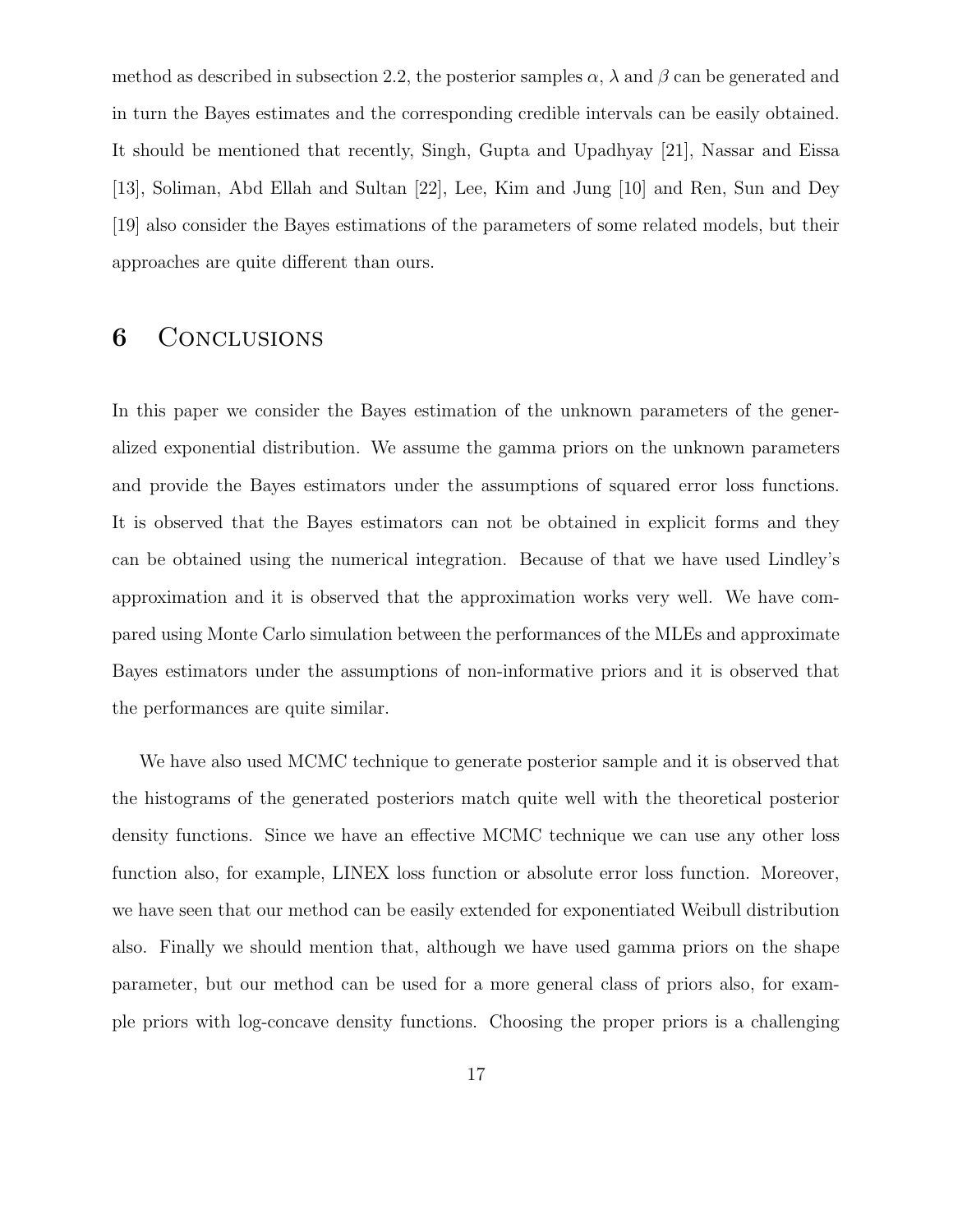problem. More work is needed in that direction.

### Acknowledgements:

The authors would like to thank two referees and one associate editor for their very constructive comments. The authors would also like to thank the Co-editor Professor J.C. Lee for his encouragements.

### Appendix:

For the two parameter case, using the notation  $(\lambda_1, \lambda_2) = (\alpha, \lambda)$ , the Lindley's approximation can be written as follows;

$$
\hat{g} = g(\hat{\lambda}_1, \hat{\lambda}_2) + \frac{1}{2} \left[ A + l_{30} B_{12} + l_{03} B_{21} + l_{21} C_{12} + l_{12} C_{21} \right] + p_1 A_{12} + p_2 A_{21},\tag{21}
$$

where

$$
A = \sum_{i=1}^{2} \sum_{j=1}^{2} w_{ij} \tau_{ij}, \quad l_{ij} = \frac{\partial^{i+j} L(\lambda_1, \lambda_2)}{\partial \lambda_1^i \partial \lambda_2^j}; \quad i, j = 0, 1, 2, 3, \quad i + j = 3,
$$
 (22)

$$
p_i = \frac{\partial p}{\partial \lambda_i}, \quad w_i = \frac{\partial g}{\partial \lambda_i}, \quad w_{ij} = \frac{\partial^2 g}{\partial \lambda_i \partial \lambda_j}, \quad p = \ln \pi(\lambda_1, \lambda_2), \quad A_{ij} = w_i \tau_{ii} + w_j \tau_{ji}, \tag{23}
$$

$$
B_{ij} = \left(w_i \tau_{ii} + w_j \tau_{ij}\right) \tau_{ii}, \quad C_{ij} = 3w_i \tau_{ii} \tau_{ij} + w_j \left(\tau_{ii} \tau_{jj} + 2\tau_{ij}^2\right),\tag{24}
$$

here  $L(.,.)$  is the log-likelihood function of the observed data,  $\pi(\lambda_1, \lambda_2)$  is the joint prior density function of  $(\lambda_1, \lambda_2)$ ,  $\tau_{ij}$  is the  $(i, j)-th$  element of the inverse of the Fisher information matrix. Moreover,  $\hat{\lambda}_1$  and  $\hat{\lambda}_2$  are the MLEs of  $\lambda_1$  and  $\lambda_2$  respectively and all the quantities are evaluated at  $(\hat{\lambda}_1, \hat{\lambda}_2)$ .

Now we have

$$
L(\alpha, \lambda) = n \ln \alpha + n \ln \lambda + (\alpha - 1) \sum_{i=1}^{n} \ln \left( 1 - e^{-\lambda x_i} \right) - \lambda \sum_{i=1}^{n} x_i.
$$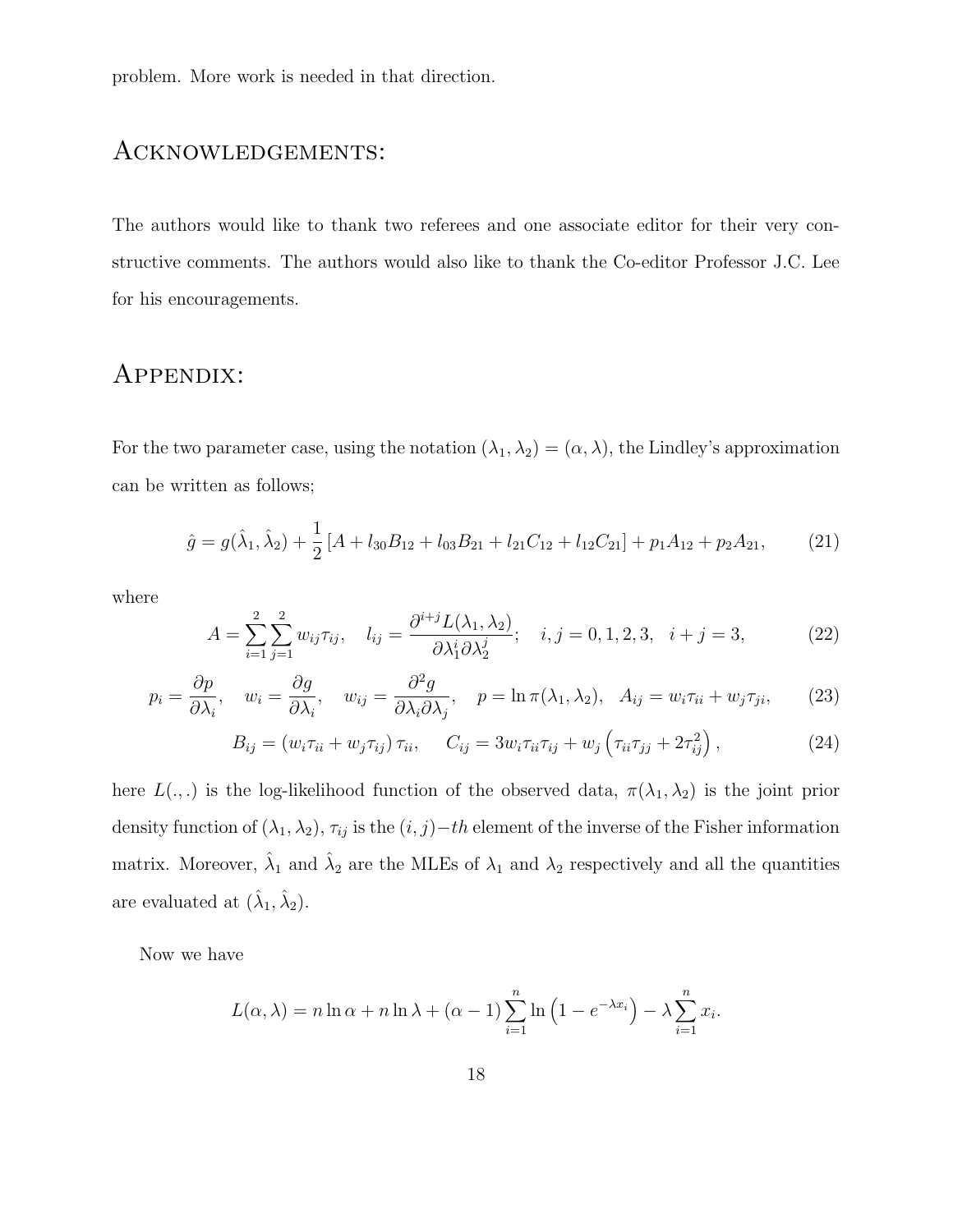Therefore, we obtain

$$
l_{30} = \frac{2n}{\hat{\alpha}^3}, \quad l_{03} = \frac{2n}{\hat{\lambda}^3} + (\hat{\alpha} - 1) \sum_{i=1}^n \frac{x_i^3 e^{-\hat{\lambda} x_i} \left(1 + e^{-\hat{\lambda} x_i}\right)}{\left(1 - e^{-\hat{\lambda} x_i}\right)^3}, \quad l_{12} = -\sum_{i=1}^n \frac{x_i^2 e^{-\hat{\lambda} x_i}}{\left(1 - e^{-\hat{\lambda} x_i}\right)^2}, \quad l_{21} = 0,
$$

and U, V and W same as defined in (9). Now when  $g(\alpha, \lambda) = \alpha$ , then

$$
w_1 = 1
$$
,  $w_2 = 0$ ,  $w_{ij} = 0$ ,  $i, j = 1, 2$ ,

therefore,

$$
A = 0, B_{12} = \tau_{11}^2, B_{21} = \tau_{21}\tau_{22}, C_{12} = 3\tau_{11}\tau_{12}, C_{21} = (\tau_{22}\tau_{11} + 2\tau_{21}^2), A_{12} = \tau_{11}, A_{21} = \tau_{12}.
$$

Now the first part of Lindley's approximation follows by using

$$
p_1 = \frac{d-1}{\alpha} - c
$$
 and  $p_2 = \frac{b-1}{\lambda} - a$ .

For the second part, note that  $g(\alpha, \lambda) = \lambda$ , then

$$
w_1 = 0
$$
,  $w_2 = 1$ ,  $w_{ij} = 0$ ,  $i, j = 1, 2$ ,

and

 $A = 0, B_{12} = \tau_{12}\tau_{11}, B_{21} = \tau_{22}^2, C_{12} = \tau_{11}\tau_{22} + 2\tau_{12}^2, C_{21} = 3\tau_{22}\tau_{21}, A_{12} = \tau_{21}, A_{21} = \tau_{22},$ 

therefore the second part follows immediately.

## References

- [1] Di Crescenzo, A. (2000), "Some results on the proportional reversed hazards model", Statistics and Probability Letters, vol. 50, 313 - 321.
- [2] Basu, S., Basu, A. P. and Mukhopadhyay, C. (1999), "Bayesian analysis for masked system failure data using non-identical Weibull models", *Journal of the Statistical* Planning and Inference, vol. 78, 255 275.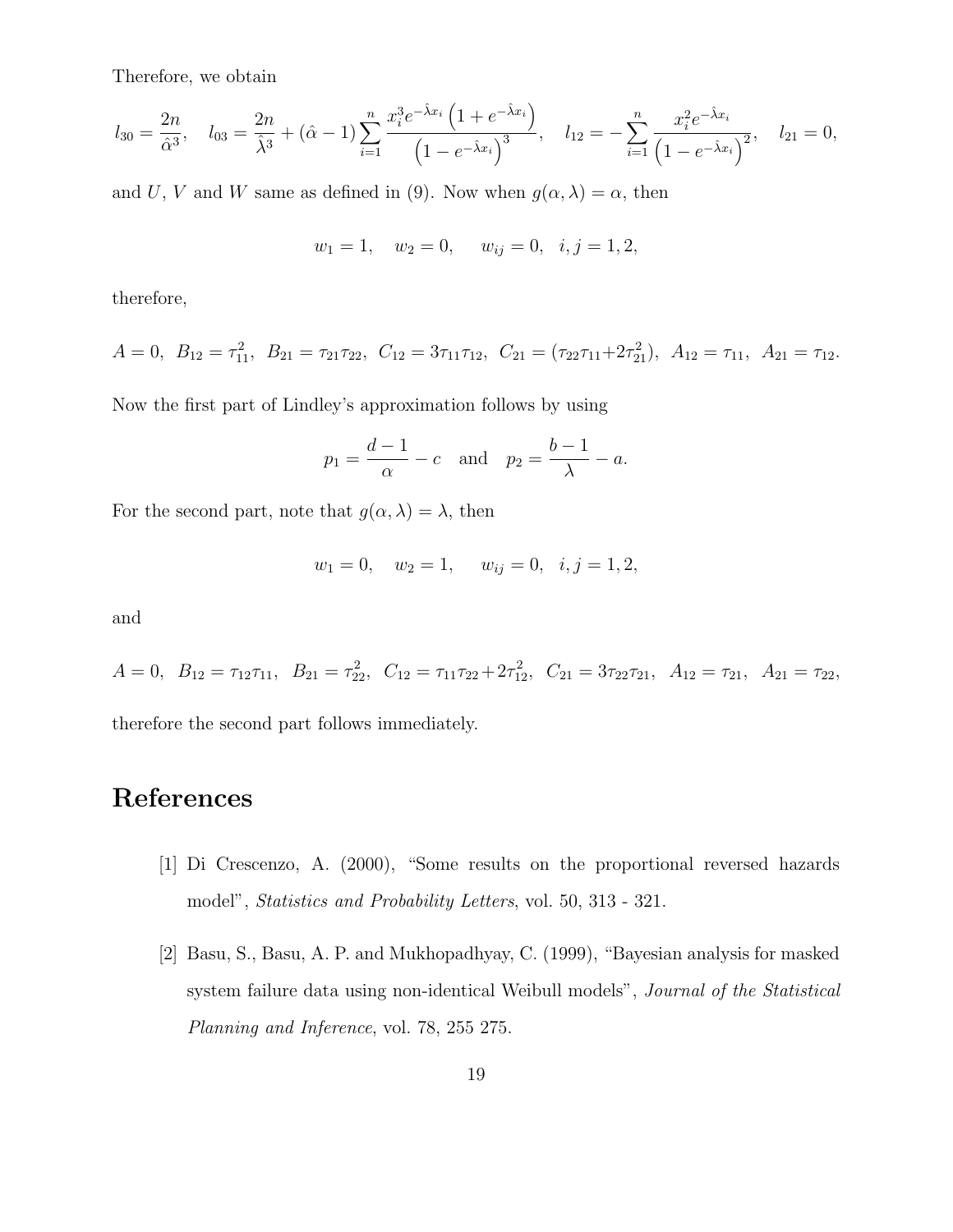- [3] Devroye, L. (1986), Nonuniform Random Variate Generation, Springer-Verlag, New York.
- [4] Gupta, R. D. and Kundu, D. (1999). "Generalized exponential distributions", Australian and New Zealand Journal of Statistics, vol. 41, 173 - 188.
- [5] Gupta, R. D. and Kundu, D. (2001), "Generalized exponential distributions: different methods of estimation", Journal of Statistical Computation and Simulation. vol. 69, 315 - 338.
- [6] Gupta, R.D. and Kundu, D. (2007), "Generalized exponential distribution: existing results and some recent developments", Journal of Statistical Planning and Inference, doi: 10.1016/j.jspi.2007.03.030
- [7] Jaheen, Z. F. (2004), "Empirical Bayes inference for generalized exponential distribution based on records", Communications in Statistics - Theory and Methods, vol. 33, no. 8, 1851-1861.
- [8] Kundu D and Gupta R.D. (2007), " A convenient way of generating gamma random variables using generalized exponential distribution", Computational Statistics and Data Analysis, vol. 51, 2796-2802.
- [9] Lawless, J, F. (1982), Statistical Models and Methods for Lifetime Data, John Wiley and Sons, New York.
- [10] Lee J, Kim J, Jung S.H. (2007), "Bayesian analysis of paired survival data using a bivariate exponential distribution", Lifetime Data Analysis, vol. 13, 119-137.
- [11] Lindley, D. V. (1980), "Approximate Bayesian method", Trabajos de Estadistica, vol. 31, 223 - 237.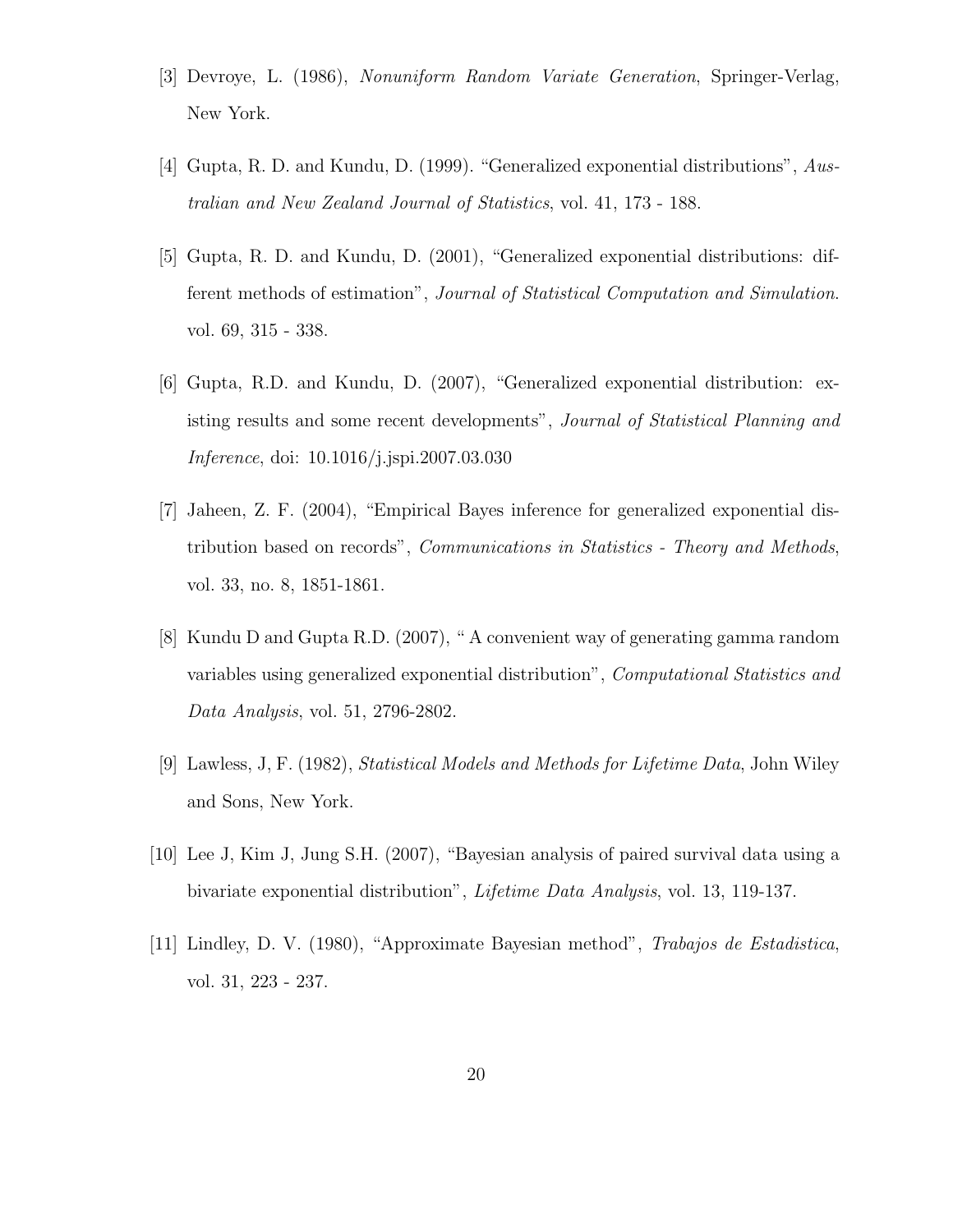- [12] Mudholkar, G.S. and Srivastava, D.K. (1993), "Exponentiated Weibull family for analyzing bathtub failure data", IEEE Trans. Reliability, vol. 42, 299302.
- [13] Nassar, M. M. and Eissa, F. L. (2004), "Bayesian estimation for the exponentiated Weibull model", *Communications in Statistics - Theory and Methods*, vol. 33, no. 10, 2343 - 2362.
- [14] Press, S. J. (2001), The Subjectivity of Scientists and the Bayesian Approach, Wiley, New York.
- [15] Press, W. H., Teukolsky, S. A., Vellerling, W. T. and Flannery, B. P. (1994), Numerical Recipes in FORTRAN, 2nd. edition, Cambridge University Press, Cambridge.
- [16] Raqab, M. Z. (2002), "Inferences for generalized exponential distribution based on record statistics", Journal of Statistical Planning and Inference, vol. 104, 339 - 350.
- [17] Raqab, M. Z. and Ahsanullah, M. (2001), "Estimation of the location and scale parameters of generalized exponential distribution based on order statistics", *Journal* of Statistical Computation and Simulation, vol. 69, 109 - 124.
- [18] Raqab, M.Z. and Madi, M.T. (2005), "Bayesian inference for the generalized exponential distribution", Journal of Statistical Computation and Simulation, vol. 75, no. 10, 841-852.
- [19] Ren C,R., Sun D.C., Dey D.K. (2006), "Bayesian and frequentist estimation and prediction for exponential distributions" Journal of Statistical Planning and Inference, vol. 136, 2873-2897.
- [20] Sarhan A.M. (2007), "Analysis of incomplete, censored data in competing risks models with generalized exponential distributions", IEEE Transactions on Reliability vol. 56, 132-138.